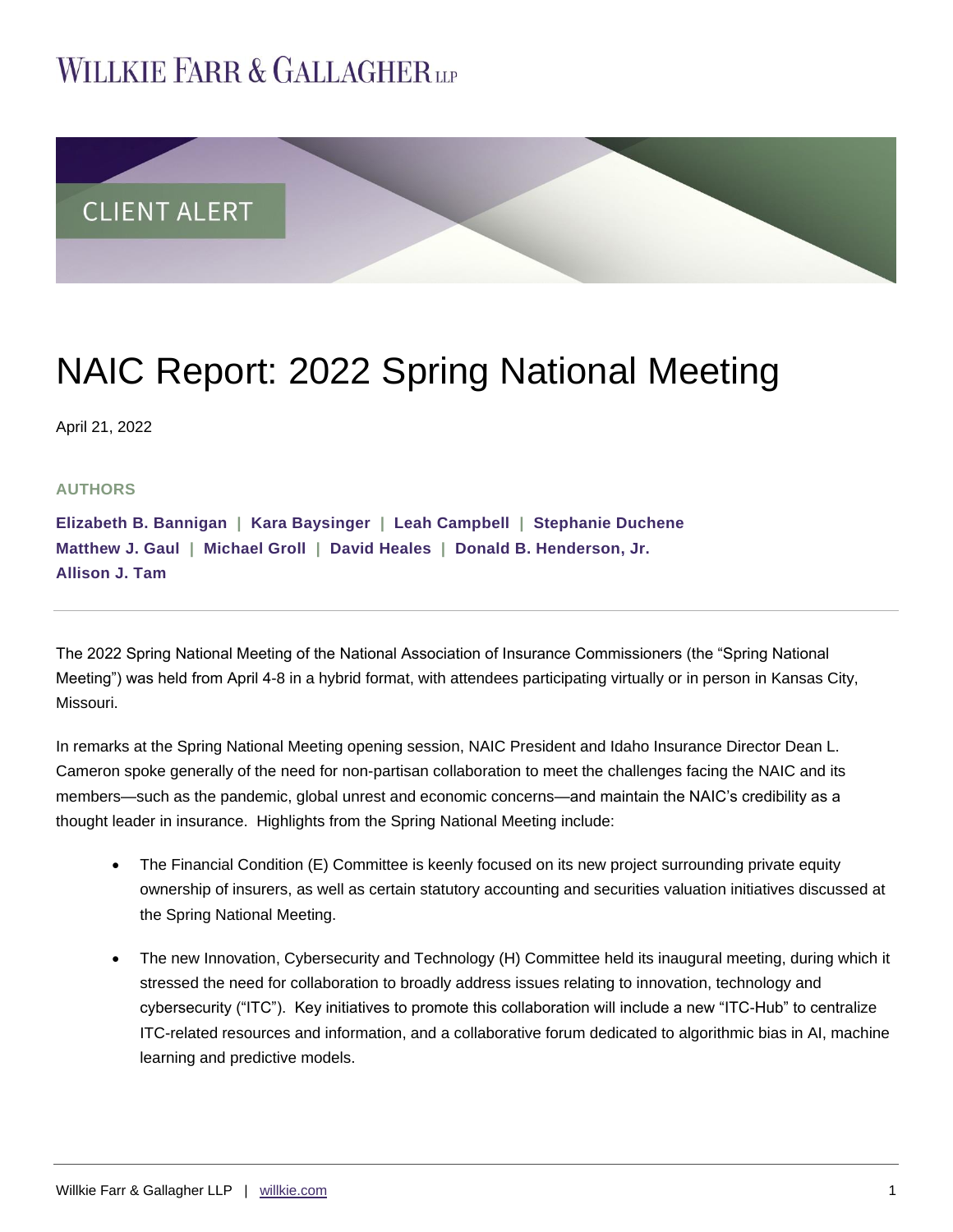- The Executive (EX) Committee adopted the Long-Term Care Insurance Multistate Rate Review Framework, a cornerstone of the NAIC's efforts to stabilize the long-term care insurance market.
- The Financial Stability (E) Task Force and Macroprudential (E) Working Group jointly adopted a new risk assessment process to allow insurance regulators to monitor risks on an industry-wide basis using information from public sources, which could potentially lead to additional oversight of individual companies.
- The NAIC adopted a revised Insurance Climate Risk Disclosure Survey to enhance public reporting of insurers' climate-related risks in accordance with the standards of the Task Force on Climate-Related Financial Disclosure.
- The Executive and Plenary ratified the appointment of Superintendent Beth Dwyer (RI) to serve as NAIC members' representative on FSOC. Superintendent Dwyer succeeds recently retired Superintendent Eric Cioppa (ME), who had served as FSOC representative since September 2018.

The report below further summarizes key activities at the Spring National Meeting, and certain interim conference calls and other developments leading up to the Spring National Meeting.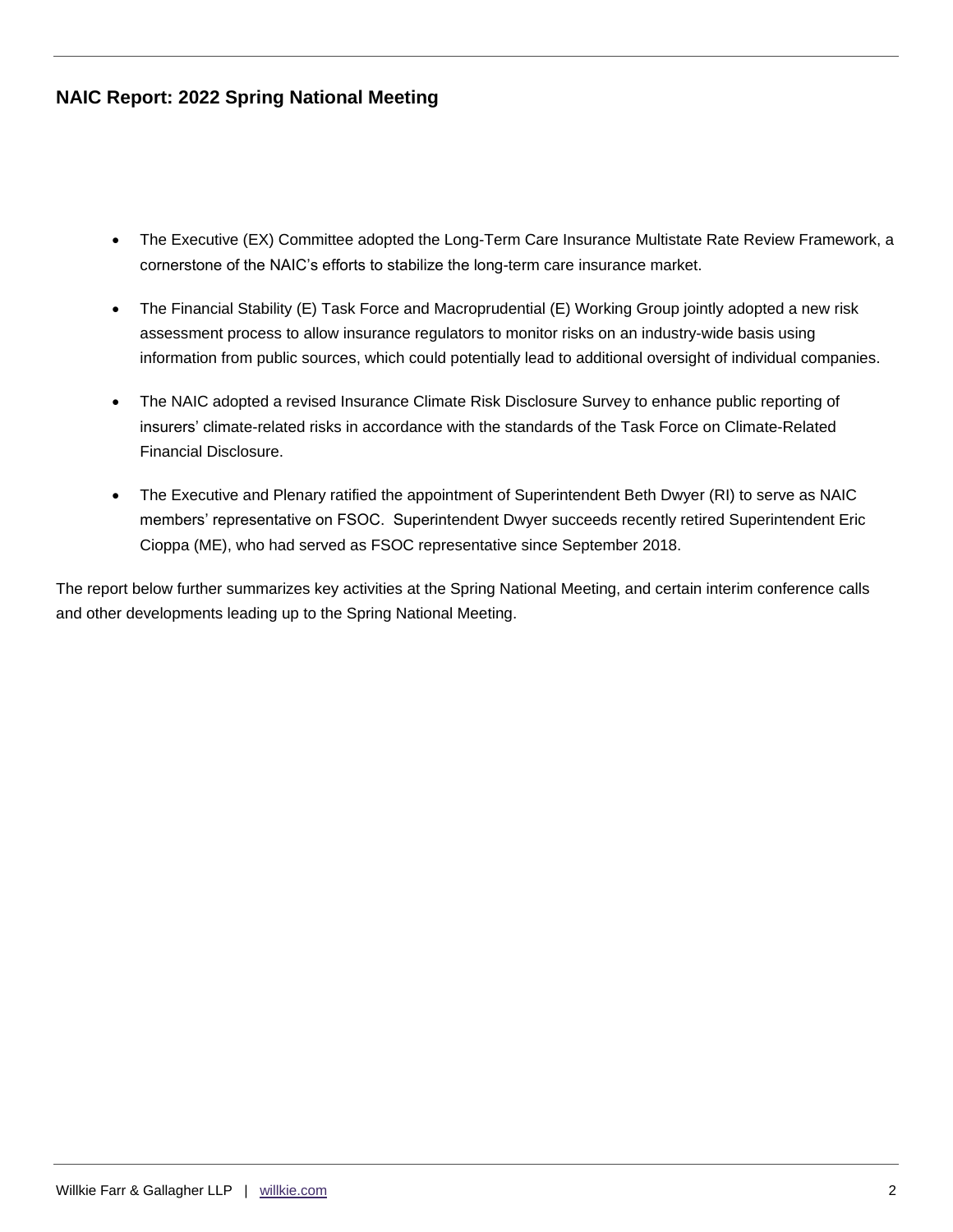## **TABLE OF CONTENTS**

| 1. |           |                                                                                                |  |  |  |  |
|----|-----------|------------------------------------------------------------------------------------------------|--|--|--|--|
|    | Α.        | New Initiatives of the Innovation, Cybersecurity and Technology (H) Committee Announced at     |  |  |  |  |
|    |           | i.                                                                                             |  |  |  |  |
|    |           | ii.                                                                                            |  |  |  |  |
|    |           | iii.                                                                                           |  |  |  |  |
|    |           | iv.                                                                                            |  |  |  |  |
|    | <b>B.</b> |                                                                                                |  |  |  |  |
|    |           | i.                                                                                             |  |  |  |  |
|    |           | ii.                                                                                            |  |  |  |  |
|    | C.        |                                                                                                |  |  |  |  |
|    | D.        |                                                                                                |  |  |  |  |
| 2. |           |                                                                                                |  |  |  |  |
|    | А.        |                                                                                                |  |  |  |  |
|    |           | i.                                                                                             |  |  |  |  |
|    |           | ii.                                                                                            |  |  |  |  |
|    |           | iii.                                                                                           |  |  |  |  |
|    |           | iv.                                                                                            |  |  |  |  |
|    |           | v.                                                                                             |  |  |  |  |
|    | Β.        |                                                                                                |  |  |  |  |
|    | C.        | Developments on Issues Related to Corporate Division and Insurance Business Transfer           |  |  |  |  |
|    | D.        | Modifying the GCC Reporting Template and Instructions to Reflect the 2021 Trial Implementation |  |  |  |  |
|    | Ε.        |                                                                                                |  |  |  |  |
|    |           | i.                                                                                             |  |  |  |  |
|    |           |                                                                                                |  |  |  |  |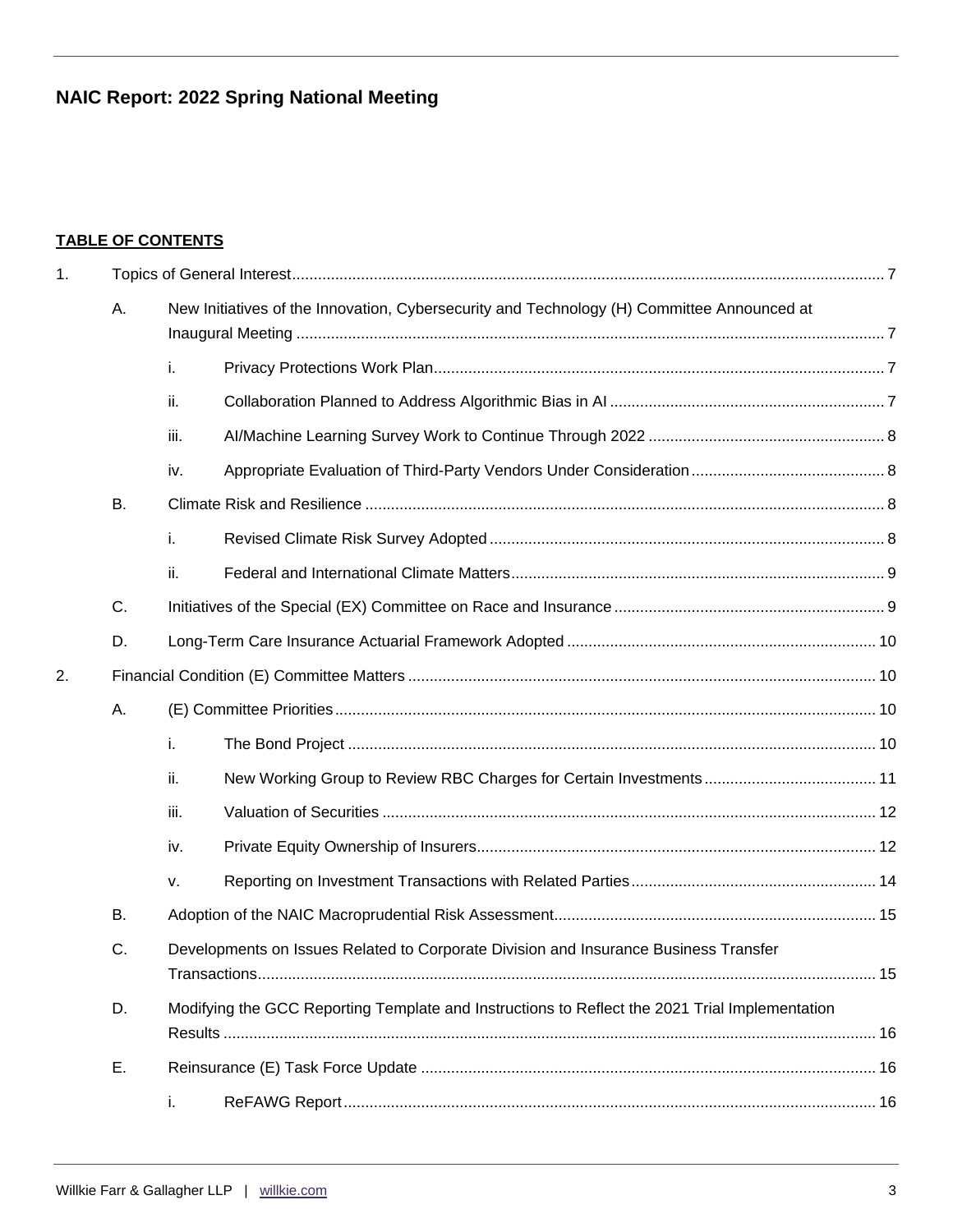|    |           | ii.                                                                                      |                                                                                                 |  |  |  |
|----|-----------|------------------------------------------------------------------------------------------|-------------------------------------------------------------------------------------------------|--|--|--|
|    |           | iii.                                                                                     |                                                                                                 |  |  |  |
| 3. |           |                                                                                          |                                                                                                 |  |  |  |
|    | Α.        | NAIC Prepares for Resurgence of DOL Fiduciary Rule and Campaigns for Broader Adoption of |                                                                                                 |  |  |  |
|    | <b>B.</b> |                                                                                          |                                                                                                 |  |  |  |
|    | C.        |                                                                                          | Life Insurance and Annuities (A) Committee Adopts Accelerated Underwriting Educational Paper 18 |  |  |  |
| 4. |           |                                                                                          |                                                                                                 |  |  |  |
|    | Α.        |                                                                                          |                                                                                                 |  |  |  |
|    | B.        |                                                                                          |                                                                                                 |  |  |  |
|    | C.        |                                                                                          |                                                                                                 |  |  |  |
| 5. |           |                                                                                          |                                                                                                 |  |  |  |
|    | А.        |                                                                                          |                                                                                                 |  |  |  |
|    | <b>B.</b> |                                                                                          |                                                                                                 |  |  |  |
|    | C.        |                                                                                          |                                                                                                 |  |  |  |
| 6. |           |                                                                                          |                                                                                                 |  |  |  |
|    | Α.        |                                                                                          |                                                                                                 |  |  |  |
|    | <b>B.</b> |                                                                                          |                                                                                                 |  |  |  |
|    | C.        |                                                                                          | NAIC Plans to Recommend, But Not Require, State Adoption of Receivership-Related Model Law      |  |  |  |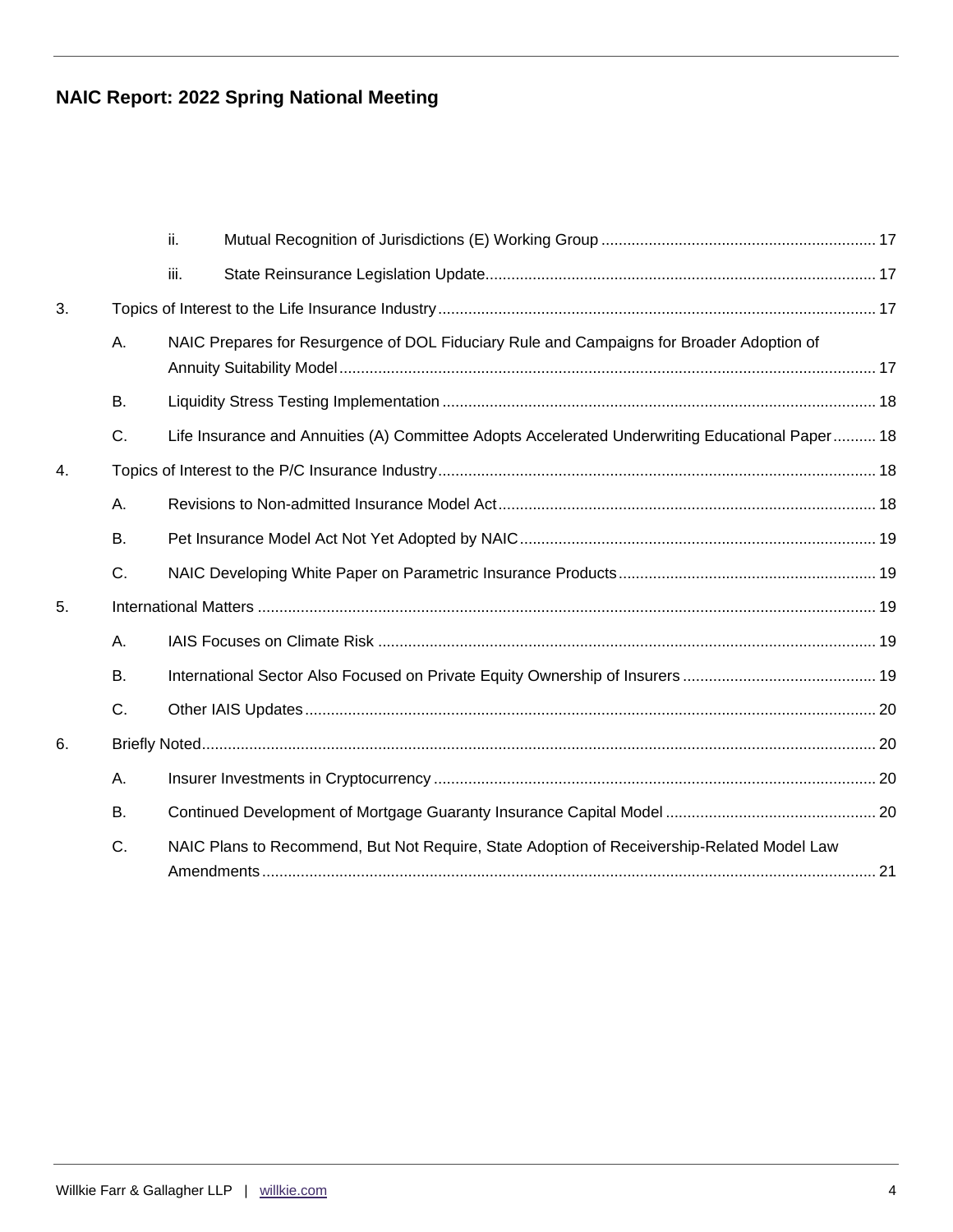#### **Glossary**

"2020 HCA Amendments" means the amendments to the *Insurance Holding Company System Model Act* (#440) and the *Insurance Holding Company System Model Regulation with Reporting Forms and Instructions* (#450) that were adopted by the Executive and Plenary in December 2020, which implement the filing requirements for the GCC and LST.

"AI" means artificial intelligence.

"AI Principles" means the Artificial Intelligence (AI) Guiding Principles adopted by the NAIC at its 2020 Summer National Meeting.

"Certified Reinsurer" means a reinsurer that is domiciled in a "Qualified Jurisdiction" (meaning a non-U.S. jurisdiction listed on the NAIC list of "Qualified Jurisdictions" established pursuant to the NAIC Process for Evaluating Qualified and Reciprocal Jurisdictions) that is eligible to qualify for reduced reinsurance collateral pursuant to the 2019 amendments to the Credit for Reinsurance Models.

"Credit for Reinsurance Models" means the *Credit for Reinsurance Model Law* (#785) and the *Credit for Reinsurance Model Regulation* (#786)

"Executive and Plenary" means all of the U.S. state insurance commissioners in plenary session along with the NAIC's Executive (EX) Committee.

"Fall National Meeting" means the NAIC 2021 Fall National Meeting.

"FIO" means the Federal Insurance Office of the United States Department of the Treasury.

"FSB" means the Financial Stability Board.

"FSOC" means the U.S. Department of the Treasury's Financial Stability Oversight Council.

"GCC" means the group capital calculation that was developed by the Group Capital Calculation (E) Working Group and adopted by the NAIC in December 2020.

"Holistic Framework" means the framework developed by the IAIS to assess and mitigate systemic risk in the global insurance sector.

"IAIS" means the International Association of Insurance Supervisors.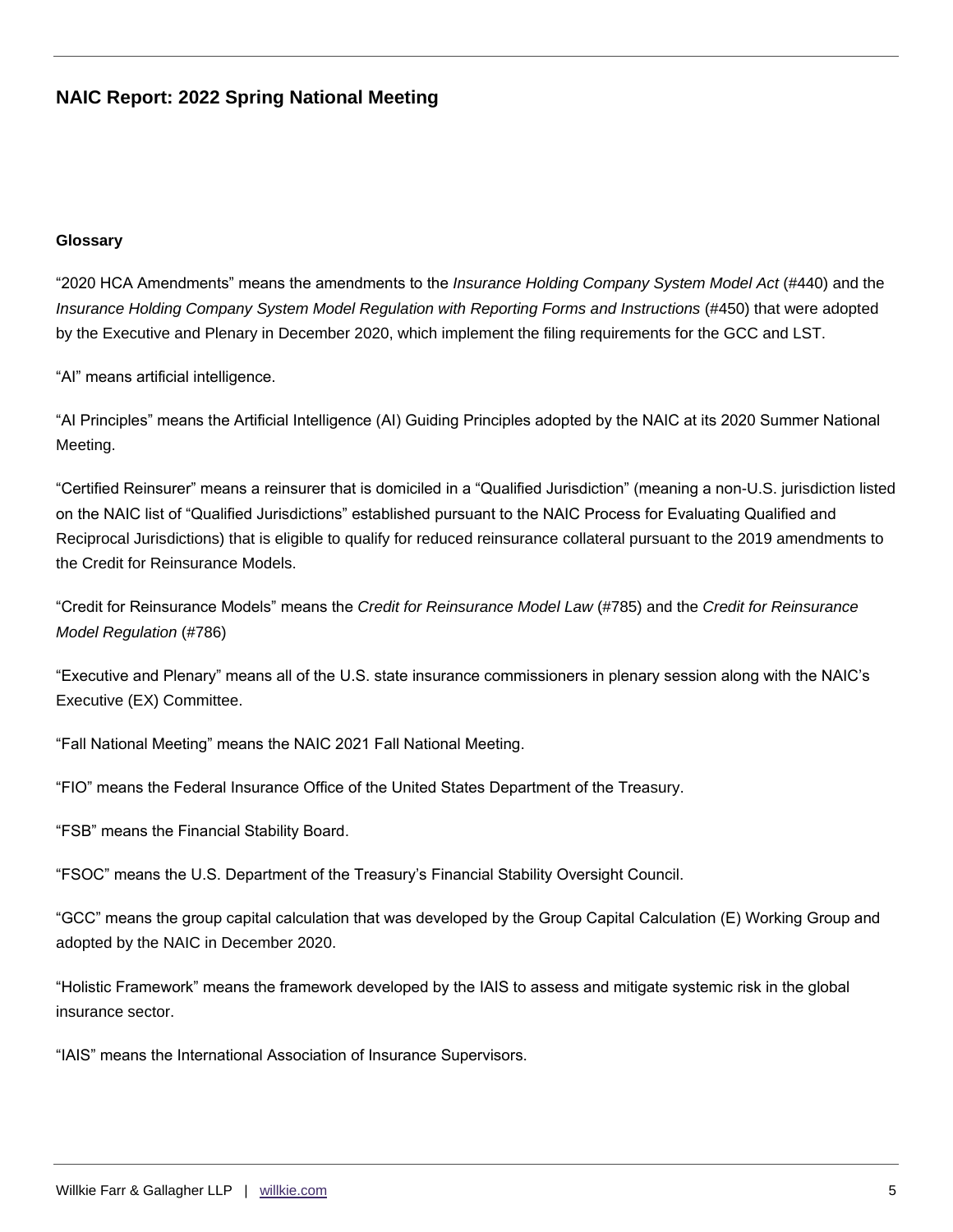"ICS" means the Insurance Capital Standard being developed by the IAIS to apply to internationally active insurance groups.

"ITC" means innovation, technology and cybersecurity.

"LST" means Liquidity Stress Test.

"LTCI" means long-term care insurance.

"NYDFS" means the New York Department of Financial Services.

"P&P Manual" means the Purposes and Procedures Manual of the NAIC Investment Analysis Office.

"RBC" means risk-based capital.

"Reciprocal Jurisdiction Reinsurer" means a reinsurer that is domiciled in a "Reciprocal Jurisdiction" (meaning a non-U.S. jurisdiction listed on the NAIC list of "Reciprocal Jurisdictions" established pursuant to the NAIC Process for Evaluating Qualified and Reciprocal Jurisdictions) that is eligible to qualify for zero reinsurance collateral pursuant to the 2019 amendments to the Credit for Reinsurance Models.

"SEC" means the U.S. Securities and Exchange Commission.

"SSAP" means Statement of Statutory Accounting Principles.

"SVO" means the NAIC's Securities Valuation Office.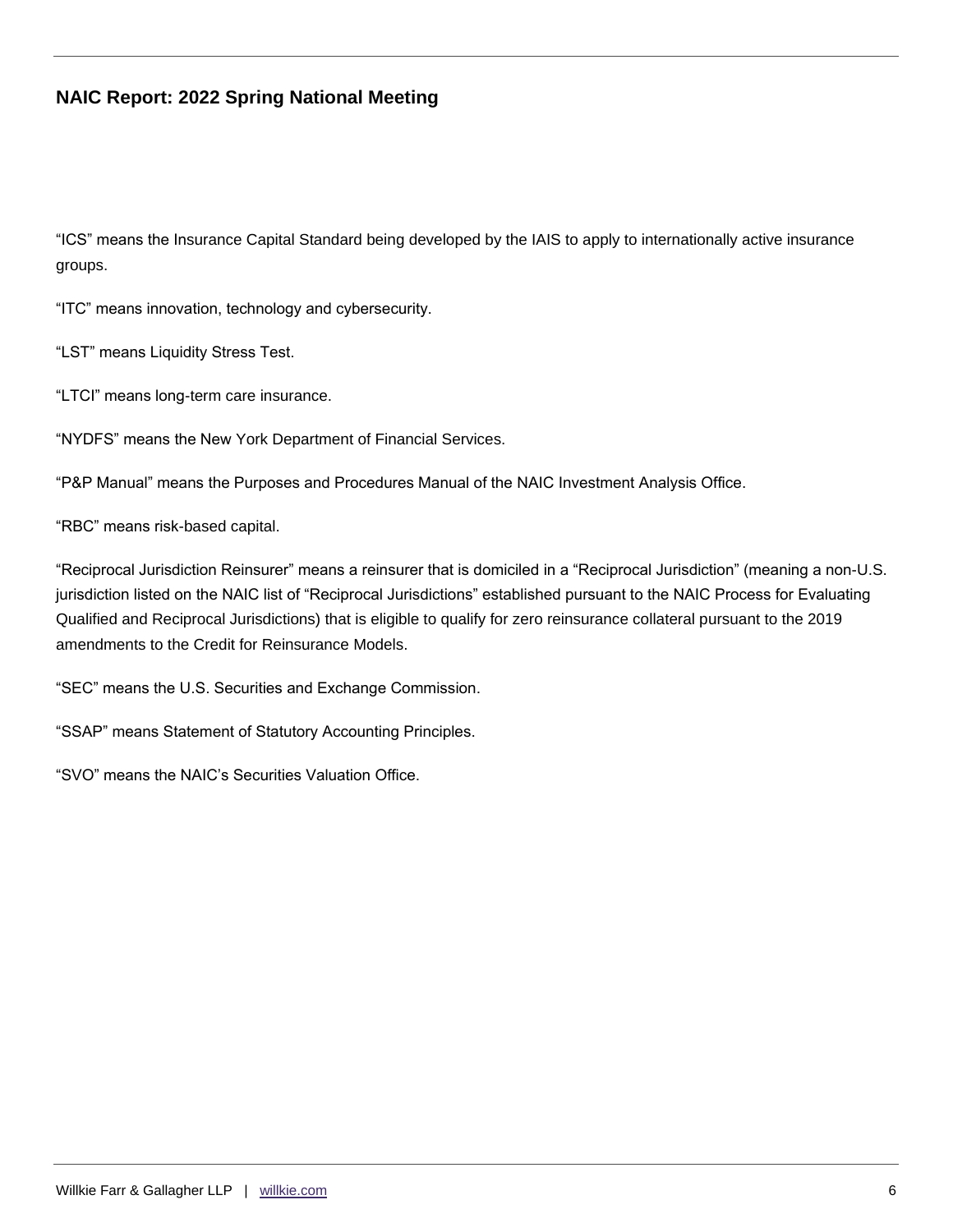#### <span id="page-6-0"></span>**1. Topics of General Interest**

#### <span id="page-6-1"></span>A. New Initiatives of the Innovation, Cybersecurity and Technology (H) Committee Announced at Inaugural Meeting

The NAIC's new Innovation, Cybersecurity and Technology (H) Committee held its inaugural meeting at the Spring National Meeting, following the NAIC's vote to form the group at the Fall National Meeting as we reported [here.](https://www.willkie.com/-/media/files/publications/2021/12/naic_report_2021_fall_national_meeting.pdf)

The (H) Committee voted to form a new Innovation in Technology and Regulation (H) Working Group. The Working Group is intended to provide forums and resources for discussing innovation and technology related to the insurance industry "ecosystem" as a whole (from producers to insurers to regulators), including to facilitate state insurance regulators' understanding of innovation in the industry. The Working Group will also monitor and consider appropriate coordination between the (H) Committee and other innovation-related work under way across the NAIC letter committees, task forces and working groups.

The (H) Committee's full charges can be viewed [here,](https://content.naic.org/cmte_h.htm) and include coordinating with other NAIC committees and task forces, as appropriate, on topics including ITC, data privacy and the use of big data and AI in the business of insurance. To this end, the (H) Committee announced that it will develop an "ITC-Hub," which will serve as a portal where users can access ITC-related resources, and identify workstreams and projects underway at the NAIC related to these topics.

<span id="page-6-2"></span>Notable (H) Committee developments are described below.

#### i. Privacy Protections Work Plan

The Privacy Protections (D) Working Group adopted a work plan that includes two workstreams: (i) considering, and recommending as needed, potential changes to modernize the *NAIC Insurance Information and Privacy Protection Model Act* (#670) and the *Privacy of Consumer Financial and Health Information Regulation* (#672) following a section-bysection review of the models, and (ii) drafting a white paper addressing data ownership and use rights. The work plan provides deadlines throughout 2022 and 2023 for drafting and exposure of revisions to the models and the white paper, with the goal of completing work by the 2023 Fall National Meeting. Following the Spring National Meeting, this working group will now report to the (H) Committee.

#### ii. Collaboration Planned to Address Algorithmic Bias in AI

<span id="page-6-3"></span>The (H) Committee announced that it will undertake an "algorithmic bias project," describing this as a time-sensitive topic requiring collaboration across NAIC groups. The project will provide a forum for relevant NAIC groups to collaborate to develop a common understanding of the issue and consider appropriate tools for identifying algorithmic bias in certain AI and machine learning models that could potentially unfairly discriminate among consumers of insurance. Leadership of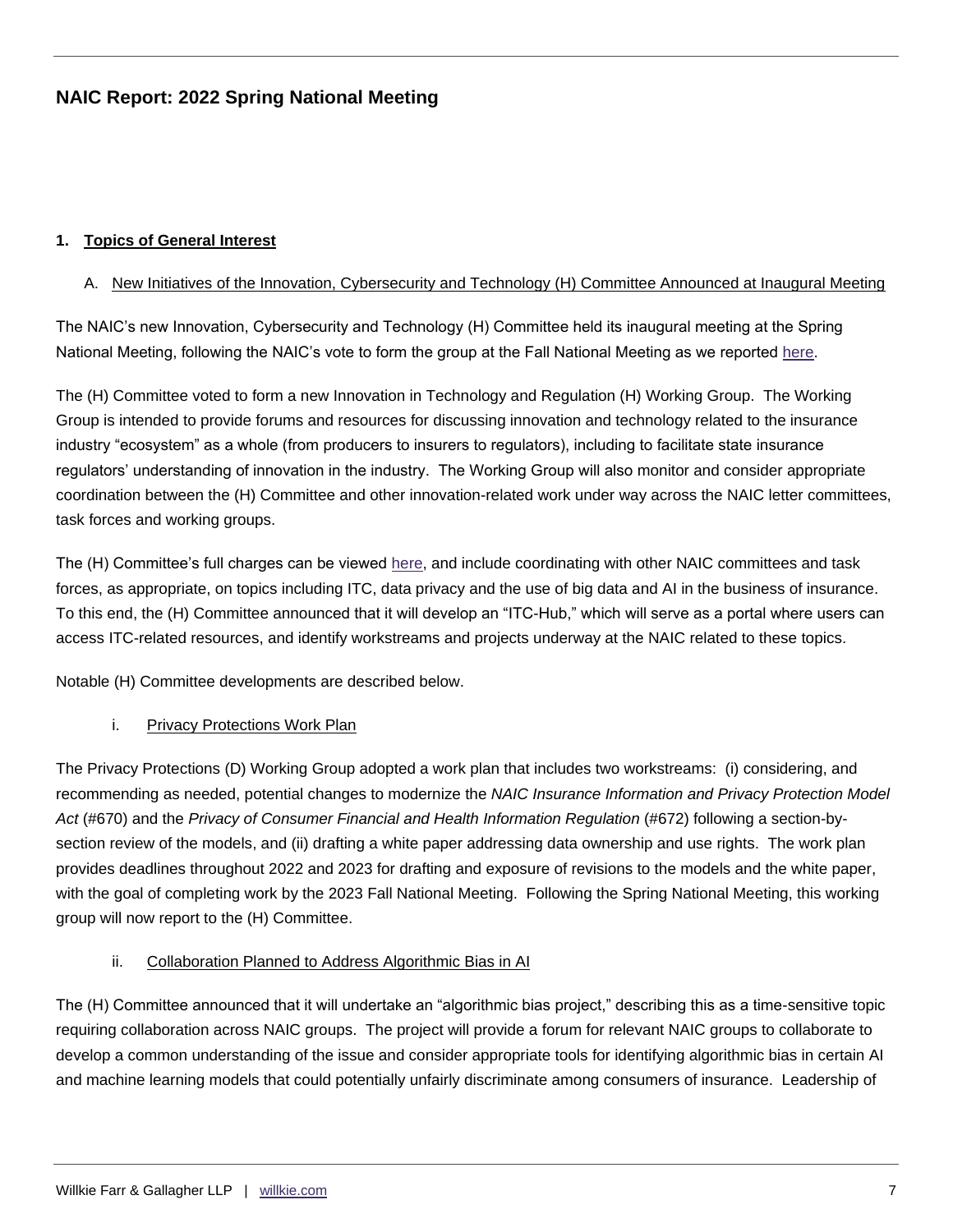relevant working groups will meet shortly after the Spring National Meeting to discuss the scope of work, as well as anticipated timing and deliverables.

Relatedly, Superintendent Adrienne Harris (NY) will lead a group of subject matter experts as part of the Big Data and Artificial Intelligence (H) Working Group's workstream tasked with assessing and suggesting regulatory strategies, tools and resources for overseeing and eliminating unintended bias from the insurance industry's use of AI and machine learning, and identifying best practices where possible.

#### iii. AI/Machine Learning Survey Work to Continue Through 2022

<span id="page-7-0"></span>The Big Data and Artificial Intelligence (H) Working Group continues to analyze results of its survey on the use of AI and machine learning in private passenger auto insurance, which was performed under the market conduct examination authority of nine select states. The Working Group expects to receive a full report on the analysis at the 2022 Fall National Meeting.

The Working Group will use its experience conducting the private passenger auto survey in upcoming surveys on AI and machine learning in homeowners and life insurance, which the Working Group expects to issue in June and August 2022, respectively.

#### iv. Appropriate Evaluation of Third-Party Vendors Under Consideration

<span id="page-7-1"></span>A small group of subject matter experts led by Big Data and Artificial Intelligence (H) Working Group Co-Vice Chair Doug Ommen (IA) is considering the activities of third-party data and model vendors in order to make recommendations to the Working Group and (H) Committee about how the insurance industry's use of third-party data and model vendors should be regulated and monitored. This effort will focus on identifying relevant entities, their practices and how they are licensed by states, as well as developing examination standards or questions that state insurance regulators can employ regarding this topic. This along with the other work of the Big Data and Artificial Intelligence (H) Working Group will ultimately inform efforts to propose a regulatory framework for implementing the NAIC's AI Principles by the 2023 Fall National Meeting.

#### <span id="page-7-3"></span><span id="page-7-2"></span>B. Climate Risk and Resilience

#### i. Revised Climate Risk Survey Adopted

At the Spring National Meeting, the Executive and Plenary adopted a revised version of the NAIC's Insurance Climate Risk Disclosure Survey (the "Climate Risk Survey") in response to a 2021 recommendation from FSOC to enhance public reporting requirements for climate-related risks. The Climate Risk Survey is a tool for state insurance regulators to request from insurers on an annual basis a non-confidential disclosure of the insurers' assessment and management of their climate-related risks. The revisions are intended to align with standards set out by the Climate Task Force on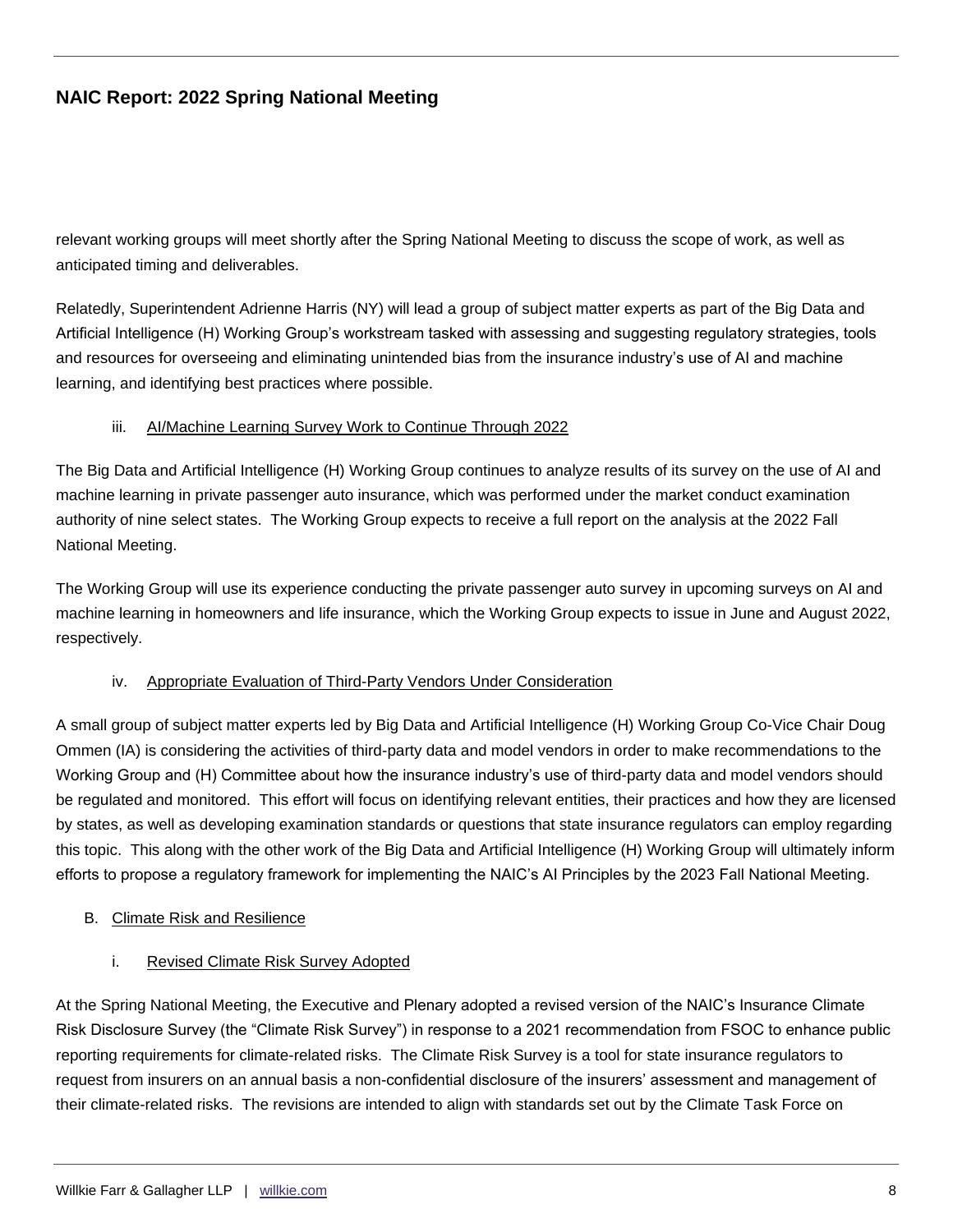Climate-Related Financial Disclosures ("TCFD"), an initiative launched by the FSB in 2015, which have become the global standard of climate-related financial disclosure. As revised, the Climate Risk Survey implements the four TCFD focus areas of governance, strategy, risk management, and metrics and targets. The survey also includes insurance-specific guidance following each survey question that is intended to assist insurers in developing comprehensive climate-related disclosures that meet regulator expectations.

The new Climate Risk Survey will replace the current eight-question survey that 14 states and the District of Columbia have been requesting from insurers since 2010. The new survey will be required for insurers that write more than \$100 million in any of the 14 states and the District of Columbia. The NAIC emphasized that each state has the discretion to offer flexibility as insurers prepare to transition to the new survey.

#### ii. Federal and International Climate Matters

<span id="page-8-0"></span>The Climate Task Force is also monitoring the SEC's proposed new rules released in March 2022, as we reported on [here,](https://www.willkie.com/-/media/files/publications/2022/sec_proposes_climate_disclosure_rules.pdf) which would require registrants to include certain climate-related disclosures in their registration statements and periodic reports. Similar to the NAIC's Climate Risk Disclosure Survey, the SEC rules were intended to further incorporate the TCFD framework with an additional focus on greenhouse gas emissions. The rules are currently open for a public comment period ending in May 2022.

Climate risk was also a focus of the International Insurance Relations (G) Committee at the Spring National Meeting, as discussed in section V. below.

#### <span id="page-8-1"></span>C. Initiatives of the Special (EX) Committee on Race and Insurance

The five Workstreams of the NAIC's Special (EX) Committee on Race and Insurance provided updates during the Spring National Meeting. Workstream One focuses on diversity and inclusion within the insurance industry and is working to outline proposed recommendations. Workstream Two focuses on diversity and inclusion within the regulator community and plans to communicate with regulators regarding best practices in this regard. Workstream Three is charged with examining practices or barriers in property and casualty lines that potentially disadvantage people of color and/or historically underrepresented groups. It has been focused on issues related to proxy discrimination and disparate treatment in algorithms and models (see section I.A.3, above, related to the new algorithmic bias project). Workstream Four focuses on life insurance and annuities, in particular insurance access and affordability issues, including the marketing and distribution of and access to life insurance products in minority communities and the role that financial literacy plays. Workstream Five focuses on health insurance, specifically identifying race-related barriers to the acquisition and use of health insurance and the role health insurance plays in health outcomes. In December 2021, Workstream Five adopted a Principles for Data Collection document with recommendations for state insurance departments and insurance companies.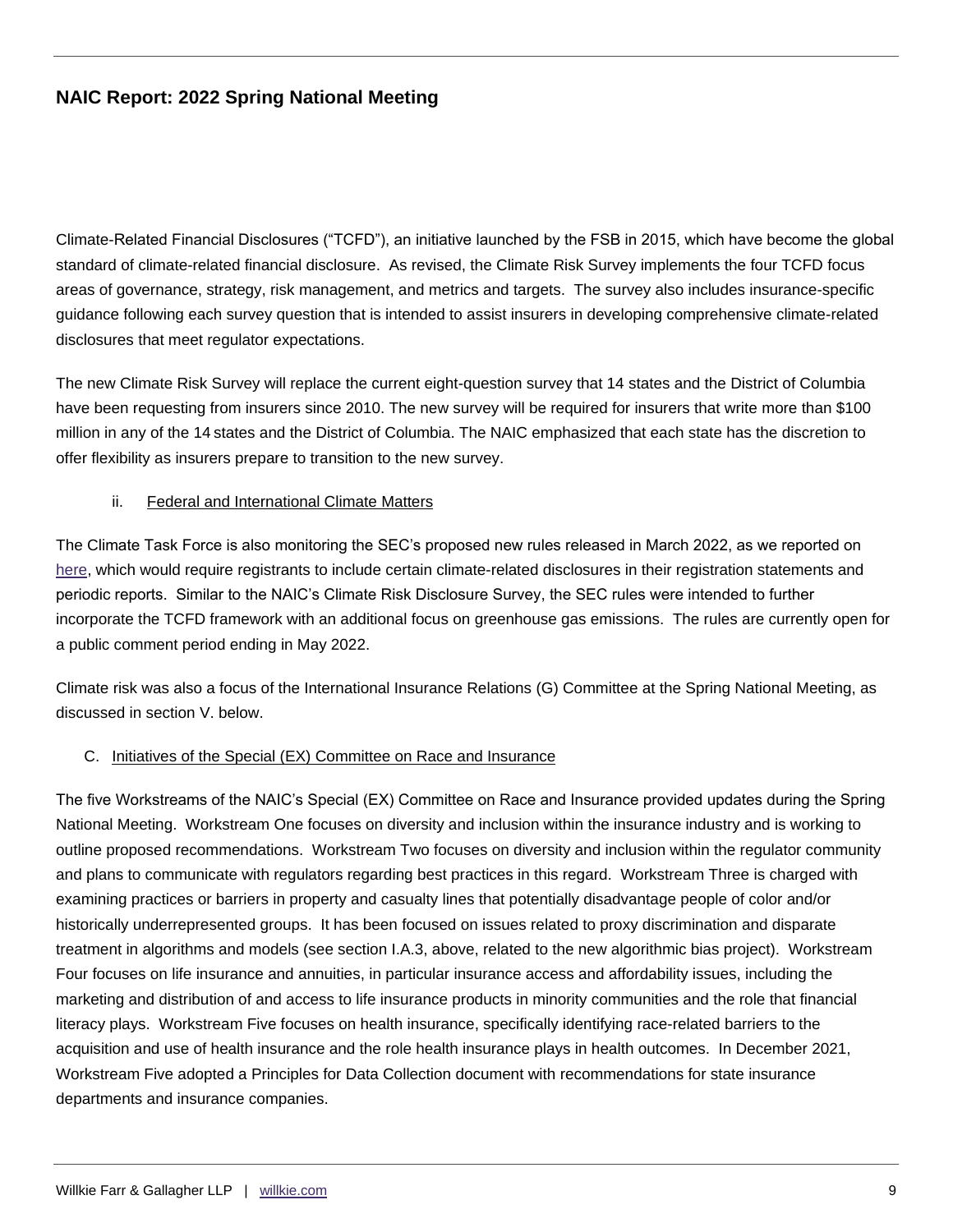#### <span id="page-9-0"></span>D. Long-Term Care Insurance Actuarial Framework Adopted

The NAIC Executive (EX) Committee adopted the LTCI Multistate Actuarial Rate Review Framework (the "LTCI Framework") at the Spring National Meeting. The LTCI Framework was a cornerstone project of the Long-Term Care Insurance (EX) Task Force's charge to address the challenges of historically underpriced LTCI policies. The LTCI Framework was informed by a pilot program conducted by a Task Force rate review team, and aims to create a voluntary and efficient multi-state actuarial review process that will encourage insurers to submit their LTCI products for multi-state review and provide insurance departments confidence in the multistate actuarial review, so they will utilize the recommendations when conducting their own state-level review of LTCI rate filings. The LTCI Task Force plans to implement the process set out in the LTCI MSA Framework by September 2022, with the goal to achieve a consistent national approach to reviewing LTCI rates that results in actuarially appropriate rate increases being granted by the states in a timely manner.

#### <span id="page-9-1"></span>**2. Financial Condition (E) Committee Matters**

#### <span id="page-9-2"></span>A. (E) Committee Priorities

At the Spring National Meeting, Commissioner Scott A. White (VA), Chair of the Financial Condition (E) Committee, stated that the Committee is focused on the impact of the ongoing low interest rate environment on insurers, and in particular the incentives such environment has created for life insurers to adopt "riskier strategies," which Commissioner White said may include investing in certain asset-backed securities and selling business to private equity investors. This area of focus has led the (E) Committee to pursue several interrelated initiatives, on which it received updates at the Spring National Meeting.

#### i. The Bond Project

<span id="page-9-3"></span>The Statutory Accounting Principles (E) Working Group ("SAPWG") continues to progress the NAIC's principles-based bond project, which aims to clarify what should be considered and reported as a bond on Schedule D-1 (Long-Term Bonds) of an insurance company's statutory financial statement. As part of this project, SAPWG has drafted and continues to refine a principles-based bond definition (the "Bond Definition"), which was initially exposed for comment in May 2021.

After a proposal exposed at the Fall National Meeting to describe asset-backed securities in the Bond Definition as requiring "substantive" credit enhancement rather than "sufficient" credit enhancement (as described in more detail [here\)](https://www.willkie.com/-/media/files/publications/2021/12/naic_report_2021_fall_national_meeting.pdf) received support from interested parties, on March 2, 2022, SAPWG exposed an updated Bond Definition reflecting this and other updates. The March 2 exposure draft also deleted the "stapling" restriction that would have precluded entities from reporting as a bond certain investments requiring investors to simultaneously hold both debt and equity interests. SAPWG also exposed a draft issue paper detailing past discussions and concepts in drafting the Bond Definition,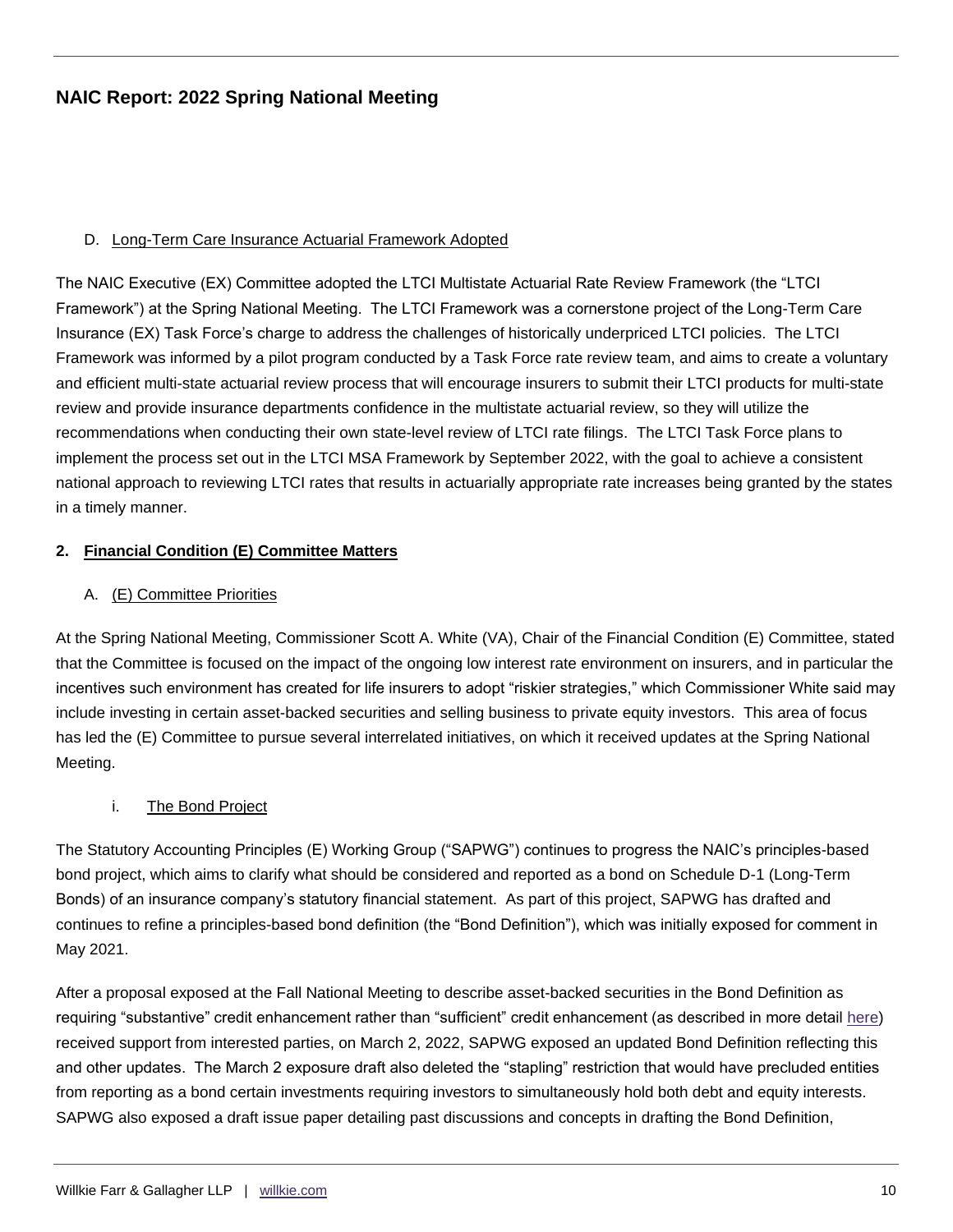including the distinction between an issuer credit obligation and an asset-backed security (a "key factor with principlebased bond concepts") and examples applying the Bond Definition to sample investment types. Comments on both items are due May 6, 2022, and SAPWG anticipates that it will consider potential SSAP revisions after reviewing comments received. Such revisions are not expected to be effective until January 1, 2024 at the earliest.

At the Spring National Meeting, SAPWG also discussed comments received on a discussion document exposed at the Fall National Meeting that explored options to improve transparency and granularity in reporting, a key aspect of the bond project. For example, the document discussed recommendations to move away from general categories and establish more specific reporting lines, grouped by investment type and distinguished as either issuer credit obligations or assetbacked securities, on Schedule D-1: Long Term Bonds on insurance companies' statutory financial statements ("Schedule D-1"). It also recommended to create a new sub-schedule to Schedule D-1 to capture bond investments with certain characteristics. Julie Gann of the NAIC described anticipated changes as "significant," and emphasized the NAIC's goal of "early and loud" communications with industry on this topic, noting that all aspects remain open for continued discussion. SAPWG directed NAIC staff to work with industry to develop a more detailed illustration of the proposed reporting proposal for exposure in May 2022.

#### ii. New Working Group to Review RBC Charges for Certain Investments

<span id="page-10-0"></span>The NAIC's new RBC Investment Risk and Evaluation (E) Working Group met on March 22, 2022 in lieu of the Spring National Meeting. According to Commissioner White, the Working Group was formed in response to concerns from regulators that the existing RBC framework has contributed to "higher yield seeking behavior" by insurers, and accordingly to consider increased RBC charges for certain investments. Specifically, it was discussed at a January 12, 2022 joint meeting of the Working Group and (E) Committee that the (E) Committee and its working groups have considered the industry's shift away from corporate debt holdings toward structured securities and other asset-backed securities, particularly collateralized loan obligations ("CLOs").

The Working Group is charged with performing a comprehensive review of the RBC investment framework for all business types, including by (i) identifying uses of RBC outside the purpose of the *RBC for Insurers Model Act* (#312), (ii) assessing the impact and effectiveness of potential changes in contributing to the identification of weakly capitalized companies (i.e., those companies at action level), and (iii) documenting modifications made over time to the RBC formulas. During a February 2022 meeting, Working Group Chair Philip Barlow (DC) expressed a goal for the Working Group to ultimately produce a holistic methodology for identifying investment risks and classifying assets for RBC purposes.

At its March meeting, the Working Group adopted a working agenda and will begin by addressing projects intended to review the RBC treatment of asset-backed securities, including CLOs and similar securities, and to consider appropriate RBC treatment of residual interest securities. The Working Group will meet during public calls after the Spring National Meeting to further refine its path forward.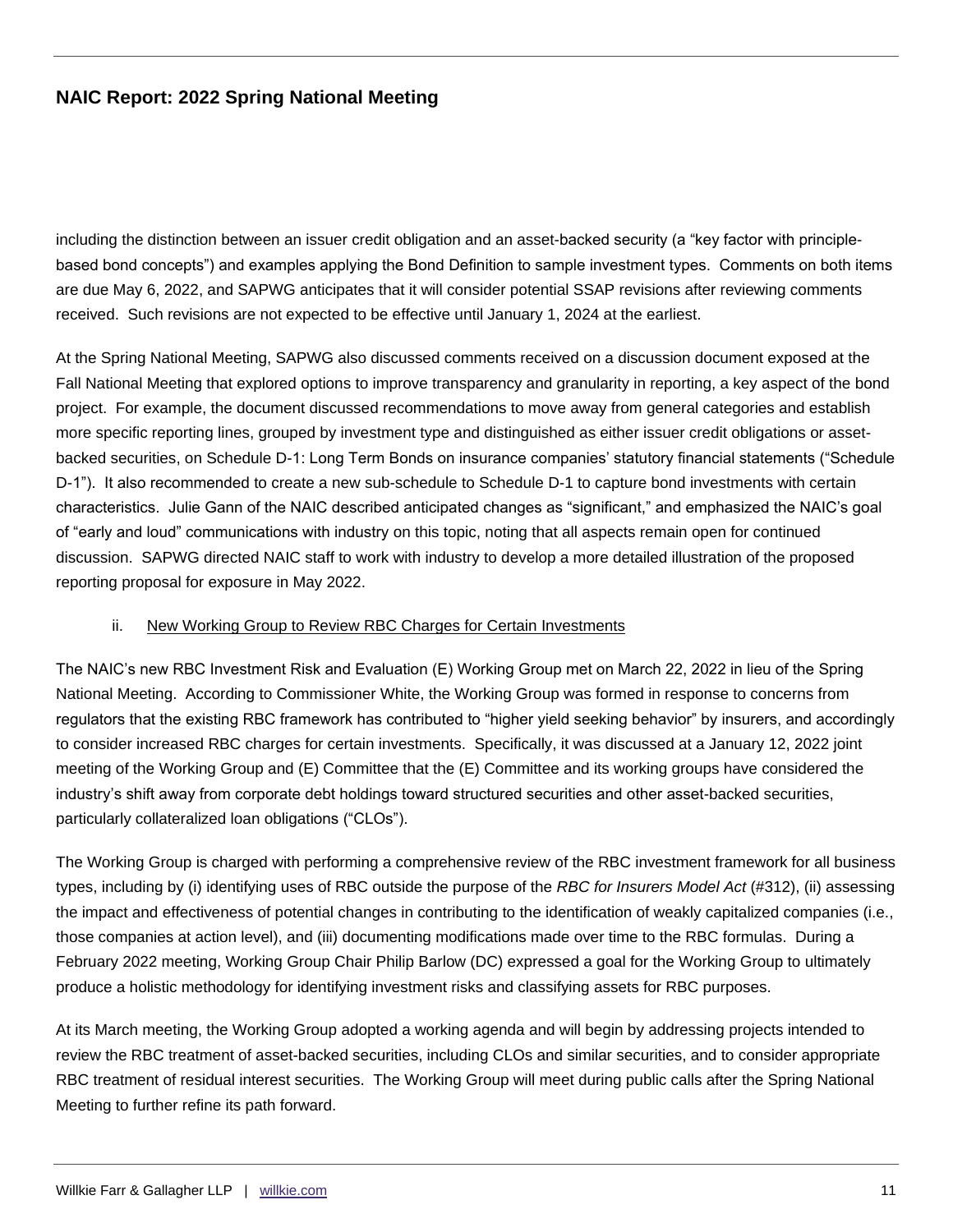#### iii. Valuation of Securities

<span id="page-11-0"></span>The Valuation of Securities (E) Task Force ("VOSTF") discussed several initiatives at the Spring National Meeting related to the SVO's credit quality assessment of securities owned by insurance companies.

- Proposed New Reporting Requirements to Assess Rating Agency Designations. At the [Fall National Meeting,](https://www.willkie.com/-/media/files/publications/2021/12/naic_report_2021_fall_national_meeting.pdf) VOSTF discussed a need to review the SVO's reliance on rating agency designations in assessing investment risk. As a step toward introducing alternative ways to measure a security's risk, at the Spring National Meeting the SVO recommended requiring insurers to report various analytical measures about each security, such as current market yield, interest rate sensitivity, spread relative to risk-free securities and average remaining life. Where market yield and spread differ from similarly rated securities, the risk of the security may be inconsistent with the credit rating assigned to it. VOSTF exposed this proposal for comment until May 20, 2022, after which it plans to make a referral to the Blanks (E) Working Group to add the additional data fields to the annual statement instructions. Given that this would be a "fairly large update" and require insurers to update their reporting systems, the new instructions would not take effect until year-end 2023 reporting. VOSTF also plans to coordinate with SAPWG and any overlapping reporting updates resulting from the bond project.
- *Proposed Amendment to P&P Manual Definition of Principal Protected Securities ("PPS")*. The SVO has received proposals for securities that have many of the same exposure risks as PPS but do not technically fit within the current definition (so-called "synthetic PPS"). The SVO would like to amend the definition to account for such alternate structures. Interested parties agreed in principle with amending the PPS definition but requested that the proposed language be thoroughly discussed to avoid unintended consequences. VOSTF directed staff to work with industry and then expose proposed language for a 30-day comment period.

#### iv. Private Equity Ownership of Insurers

<span id="page-11-1"></span>Following the Fall National Meeting, the Macroprudential (E) Working Group ("MWG") exposed a "List of Regulatory Considerations Applicable (But not Exclusive) to Private Equity (PE) Owned Insurers" (the "PE List"), which it unanimously adopted at an interim meeting on February 1, 2022. The MWG developed the PE List in response to the NAIC Capital Markets Bureau's observation of a trend of insurer acquisitions, particularly life insurers, by private equity firms, as discussed [here.](https://www.willkie.com/-/media/files/publications/2021/12/naic_report_2021_fall_national_meeting.pdf)

The PE List's considerations pertain to the ability of state insurance regulators to effectively monitor the solvency of a legal entity insurer and to assess risks faced by the insurer's holding company system, particularly in the acquisition context. In this respect, the MWG wants to ensure that the Form A process provides insurance regulators with sufficient information to understand the deal structure and the transaction agreements in order to protect the insurer's policyholders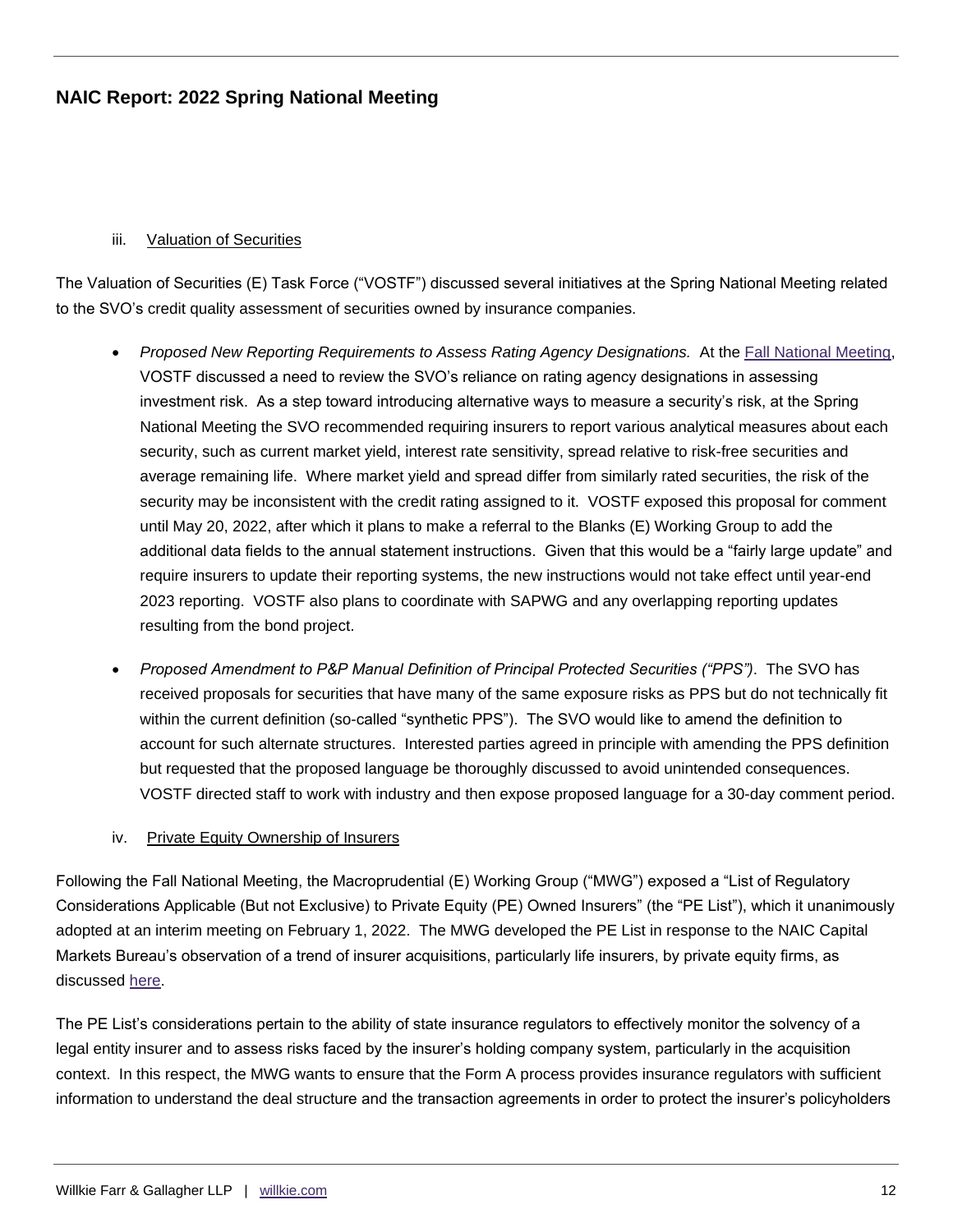(e.g., making sure the insurer's assets are not being used to support an affiliated investment management company). Potential regulatory changes include developing additional disclosures to learn more about a potential owner's goals with respect to the insurer acquisition and understanding the potential owner's business operations. The MWG is also evaluating how to provide training to states that have less experience reviewing insurer acquisitions with complex holding company structures. This could involve creating additional guidance for regulators, having inexperienced states seek assistance from more experienced states, and encouraging states to use external resources for complex transactions at the Form A applicant's expense.

The PE List consists of 13 regulatory considerations related to these themes, including the following:

- (i) Regulators may not be able to accurately assess risks posed to an insurance company if contracts are structured to avoid regulatory disclosures and requirements (e.g., an affiliate agreement where the insurer is not a party to the agreement).
- (ii) Conflict of interest considerations should be considered even if a private equity owner's interest in an insurer's voting securities is less than ten percent. A party can exert a controlling influence over an insurer through a variety of ways, including: (A) board and management representation; or (B) certain contractual provisions, such as non-customary minority shareholder rights or investment management agreements with costly termination provisions or which give the investment manager too much control over the insurer's investment guidelines. The material terms of an investment management agreement may also not be at arm's length based on the amount and types of fees the insurer pays to the investment manager.
- (iii) The owners of an insurance company may be focused on short-term results which do not align with the longterm liabilities associated with life insurance policies (e.g., if an insurer pays investment management fees to an affiliate that are not fair and reasonable, such fees may effectively represent a type of unauthorized dividend).
- (iv) If a private equity owner lacks experience in the insurance sector, the insurer's operational and governance practices may be negatively impacted.
- (v) The use of capital maintenance agreements should be considered when a regulator evaluates a potential owner's ability to provide capital support to the insurer.
- (vi) It may be difficult to identify underlying affiliated investments or collateral within structured security investments.
- (vii) An insurer's use of offshore reinsurance arrangements may reduce its reserves or increase investment risk.

Prior to the Spring National Meeting, the MWG updated the PE List to reflect a meeting with other NAIC working groups, at which they established a baseline of activities already underway at the NAIC related to the list's first six considerations.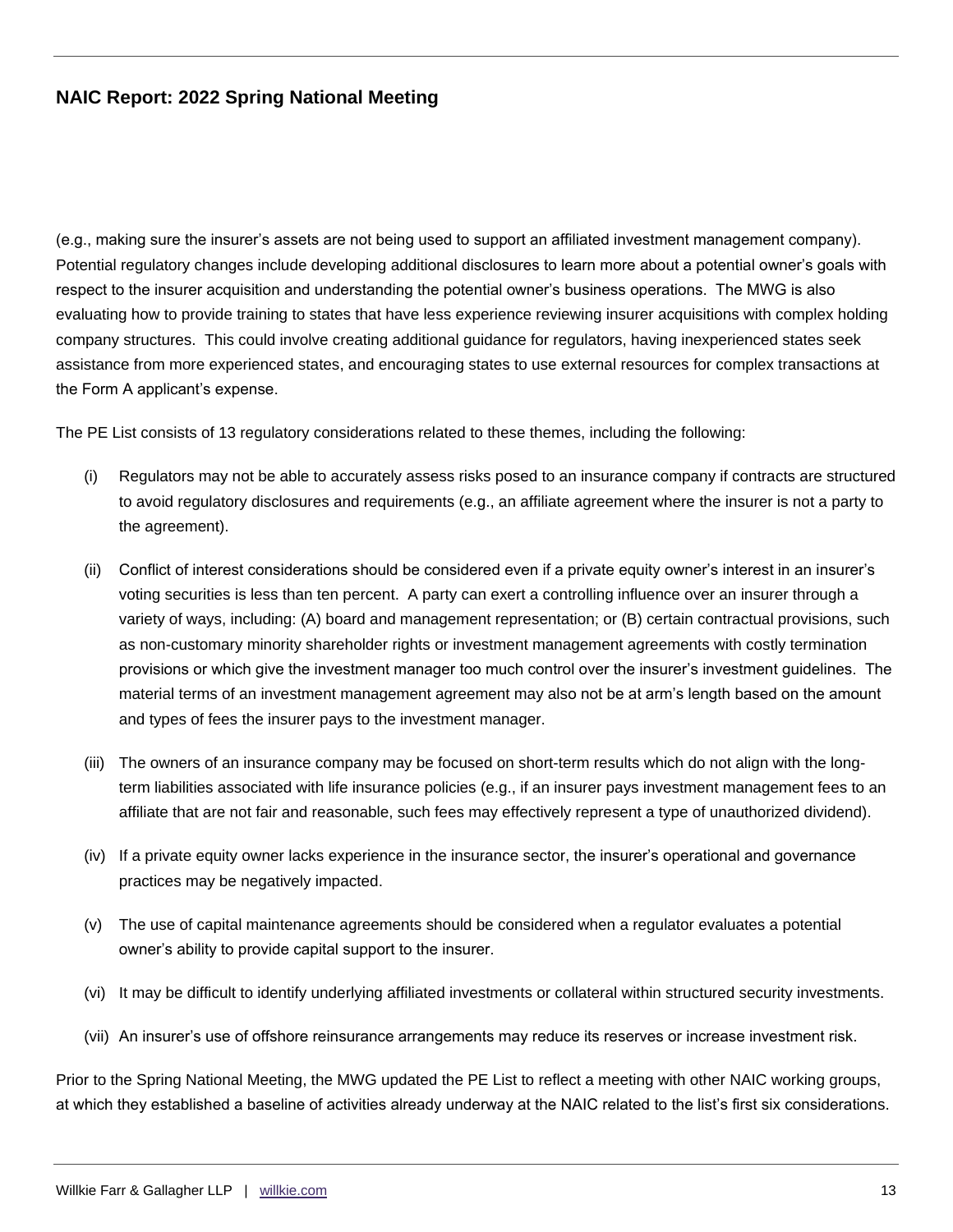The revised list indicates which of these considerations will be referred to other NAIC groups for further review or action. The updated PE List also includes sample stipulations that were added to the NAIC Financial Analysis Handbook in 2013 in response to Form A applications submitted by private equity owners (e.g., requiring quarterly RBC reports rather than annual reports, requiring the filing of additional information regarding the corporate structure and controlling individuals, etc.). Although this comprehensive list of stipulations and conditions in the Form A context has been available to insurance regulators in the Handbook for years, the PE List notes that "regulators are considering the need for any additional stipulations, if there are some stipulations that should be required instead of used subjectively, and use of some stipulations beyond the Form A acquisition process (e.g., for insurers acquired in the past)."

In terms of next steps, the MWG will soon meet with the other NAIC working groups again to determine which of the seven remaining considerations require additional review. The further revised PE List will then be exposed for a brief comment period.

Private equity ownership of insurers is also an emerging topic of interest internationally, as discussed in section V.B., below. In addition, NYDFS weighed in on the topic of investments in insurers, and emphasized its authority to review acquisitions of any controlling interest in a New York domestic insurer, in a Circular Letter released on April 19, 2022, as discussed [here.](https://www.willkie.com/-/media/files/publications/2022/nydfsissuescircularletterrelatedtoinvestmentsinnew.pdf)

#### v. Reporting on Investment Transactions with Related Parties

<span id="page-13-0"></span>In December 2021, SAPWG exposed revisions to *SSAP No. 25—Affiliates and Other Related Parties* and *SSAP No. 43R—Loan-backed and Structured Securities* (Ref # 2021-21) that would incorporate new reporting requirements for investment transactions with non-affiliated related parties (i.e., related parties that do not meet the definition of "affiliate"), and to make reporting of affiliate transactions within existing reporting lines in investment schedules consistent with the definition of an "affiliate" under the *Insurance Holding Company System Regulatory Act* (#440). The proposal included that additional reporting elements be captured through reporting codes on year-end investment schedules, and that this would apply in various circumstances, including investments involving relationships with related parties in roles such as sponsor, originator, manager or servicer. It was not meant to change what is reported as affiliated or unaffiliated, but rather to capture information about non-affiliated related party investments.

In comments discussed at the Spring National Meeting, interested parties agreed that capturing this information through codes on investment schedules can be useful to regulators, but stressed the need to distinguish between investments that present direct credit exposure to an affiliate, and investments that are only managed by affiliates for which there is no underlying credit exposure to the insurer's affiliate or related party. Interested parties urged that the latter should not be reported as affiliated in investment schedules. It was discussed that there appear to be inconsistent interpretations of the existing reporting requirement, and that in contrast to interested parties' viewpoint that actual credit exposure must exist to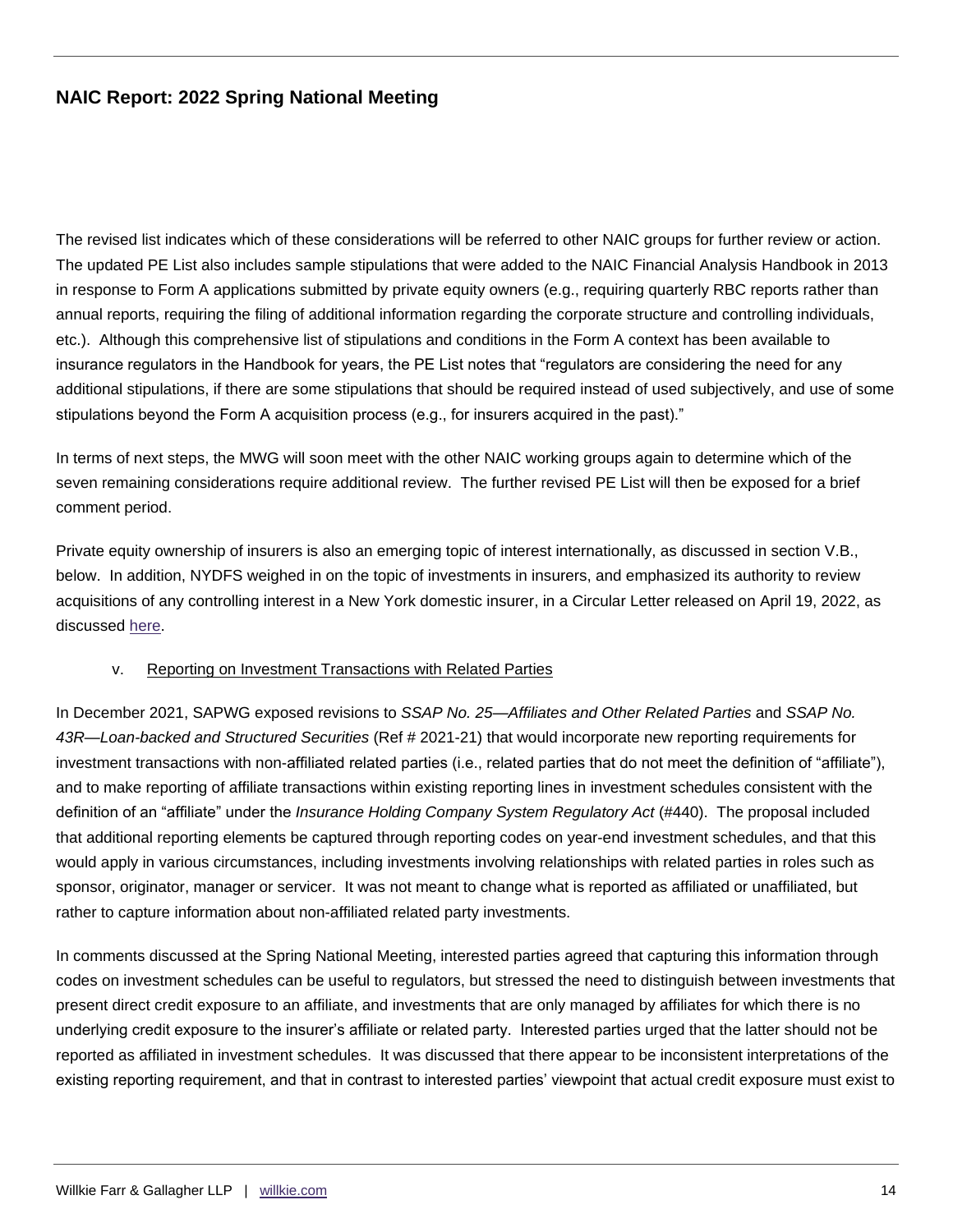report an investment on the affiliate reporting line, the "regulator viewpoint" is that "all affiliated transactions" should be reported.

It was indicated that this can be the subject of continued discussion, and SAPWG voted to re-expose the proposal to reflect certain suggestions received from interested parties.

#### <span id="page-14-0"></span>B. Adoption of the NAIC Macroprudential Risk Assessment

The Macroprudential Risk Assessment was jointly adopted by the Financial Stability (E) Task Force and the MWG at the Spring National Meeting. The goal of this new process is to allow insurance regulators to identify and monitor the industry's exposure to risk factors that could impact U.S. financial stability, consistent with an "activities-based" approach to systemic risk.

Pursuant to the Macroprudential Risk Assessment, insurance regulators and NAIC staff will conduct a quantitative assessment of industry risk factors on a biannual basis, across several categories (e.g., macroeconomic, capitalization and credit), using information from NAIC Annual Statement data and other public sources. Regulators will also perform a qualitative assessment of information obtained from various sources, including industry news and federal and international resources, in order to "identify emerging risk exposures, market conditions and industry activities that have the potential to impact the macroprudential risk assessment." The results of both assessments will be aggregated to create a baseline assessment of the industry's exposure to different macroprudential risks, and the information will be tracked over time.

Insurance regulators will be able to use a regulator-only dashboard to identify any interplay between the industry's exposure to macroprudential risks and risks posed to individual companies, which could lead to additional oversight of certain insurers. A public report will also be issued that will summarize regulators' views on industry risk exposures and corresponding supervisory efforts. Interested parties will have an opportunity to comment on the public report. Macroprudential risks may also be presented to the Financial Stability (E) Task Force for general policy consideration and potentially shared with federal and international regulators for broader surveillance purposes.

#### <span id="page-14-1"></span>C. Developments on Issues Related to Corporate Division and Insurance Business Transfer Transactions

Meeting in late March in lieu of the Spring National Meeting, the Restructuring Mechanisms (E) Working Group continued discussing comments received last fall on the draft white paper on state restructuring statutes and restructuring transactions (i.e., corporate division ("CD") and insurance business transfer ("IBT") transactions), on which we previously reported [here.](https://www.willkie.com/-/media/files/publications/2021/12/naic_report_2021_fall_national_meeting.pdf) The discussion focused on select topics from the comments received, including whether and to what extent there is an appetite to make LTCI ineligible for restructuring transactions, proposed transactions that involve workers' compensation policies, and how restructuring statutes may interact with state laws that limit novations without policyholder consent. The Working Group will propose revised language on these and other topics in the next draft of the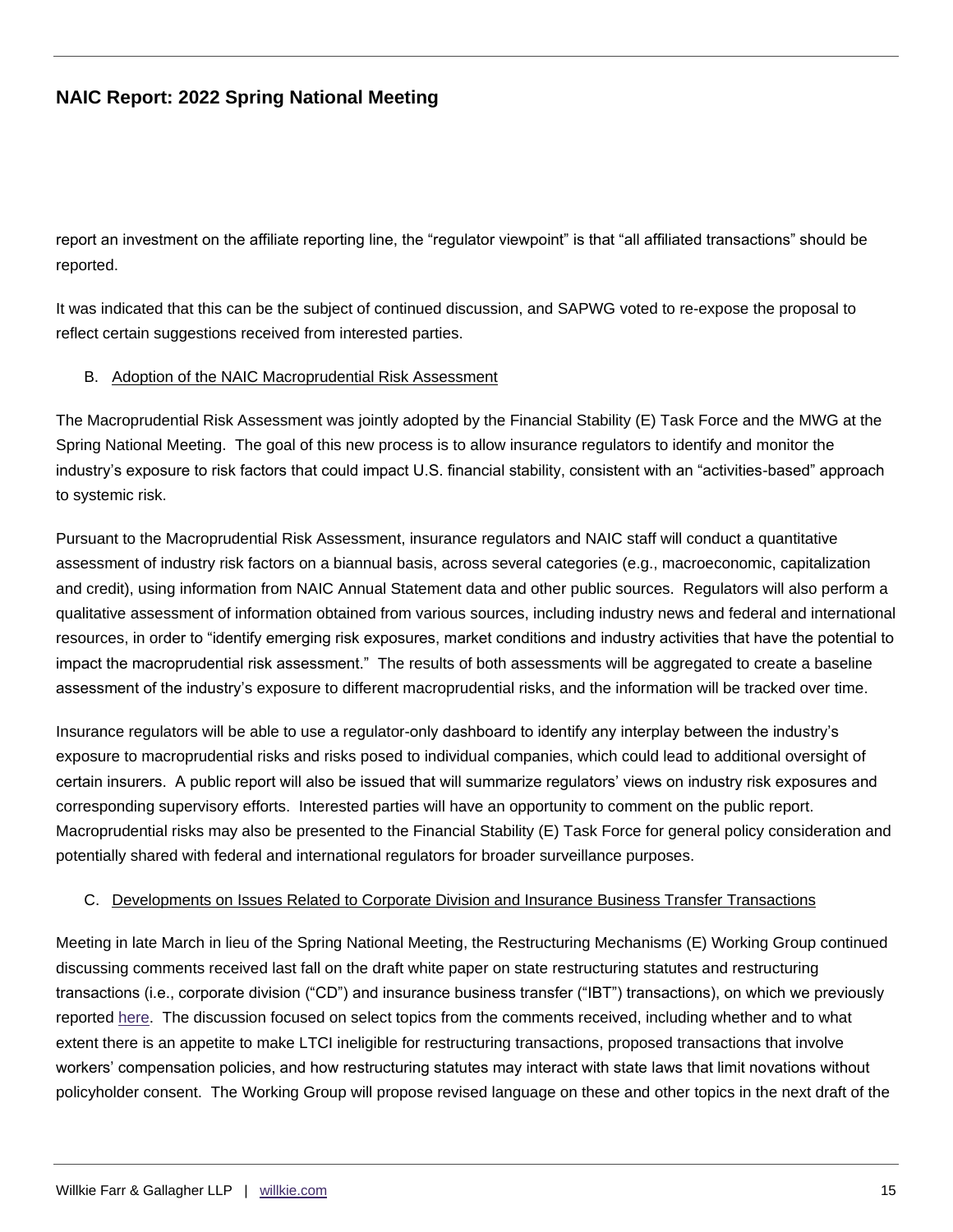white paper, and has requested additional feedback, including specific language to address the comments received and discussed, by April 29, 2022.

One subject of discussion at the Working Group has been around ensuring that policyholders of a company involved in a restructuring transaction retain any guaranty fund coverage that they had prior to the transaction. The Working Group made a Model Law Development Request to the Receivership and Insolvency (E) Task Force, with the support of the National Conference of Insurance Guaranty Funds, to pursue revisions to the *Property and Casualty Insurance Guaranty Association Model Act* (#540) to ensure that policyholders do not lose guaranty fund coverage as a result of CD and IBT transactions. The Working Group noted that such revisions are necessary to ensure that policyholders in all states retain their coverage, regardless of how few states may adopt CD or IBT laws. At the Spring National Meeting, the Receivership and Insolvency (E) Task Force voted to expose the Model Law Development Request for a 30-day comment period ending May 6, 2022.

On a parallel track, the Restructuring Mechanisms (E) Subgroup is progressing its charges to develop best practices for considering the approval of proposed restructuring transactions from a financial perspective and monitoring companies after a transaction is completed.

#### <span id="page-15-0"></span>D. Modifying the GCC Reporting Template and Instructions to Reflect the 2021 Trial Implementation Results

Last fall, the Group Capital Calculation (E) Working Group exposed a memorandum from NAIC staff, dated November 8, 2021, which summarized the NAIC's proposed material changes to the GCC template and instructions based on the results and feedback from the GCC 2021 trial implementation (e.g., removing the stress scenario, lowering the capital charge applied to an insurer domiciled in a non-risk sensitive foreign jurisdiction from 100% of the insurer's carrying value to 50%, etc.). For more detailed information regarding these changes, see our [Fall National Meeting report.](https://www.willkie.com/-/media/files/publications/2021/12/naic_report_2021_fall_national_meeting.pdf) The proposed modifications to the GCC template and instructions were discussed at a February interim meeting of the Working Group, and are expected to be adopted at the Working Group's next meeting on May 2, 2022. These changes would become effective for GCC filings submitted in 2023, using year-end 2022 data.

#### <span id="page-15-1"></span>E. Reinsurance (E) Task Force Update

<span id="page-15-2"></span>The Reinsurance (E) Task Force met on March 22, 2022 by conference call in lieu of the Spring National Meeting.

#### i. ReFAWG Report

The Task Force heard an update from the Reinsurance Financial Analysis (E) Working Group ("ReFAWG"), which facilitates multi-state recognition of a reinsurer's Certified or Reciprocal Jurisdiction Reinsurer status (referred to as "passporting"). Since December, ReFAWG approved two Certified Reinsurers and nine Reciprocal Jurisdiction Reinsurers, and plans to meet again this year as more passporting applications are received. The report noted that the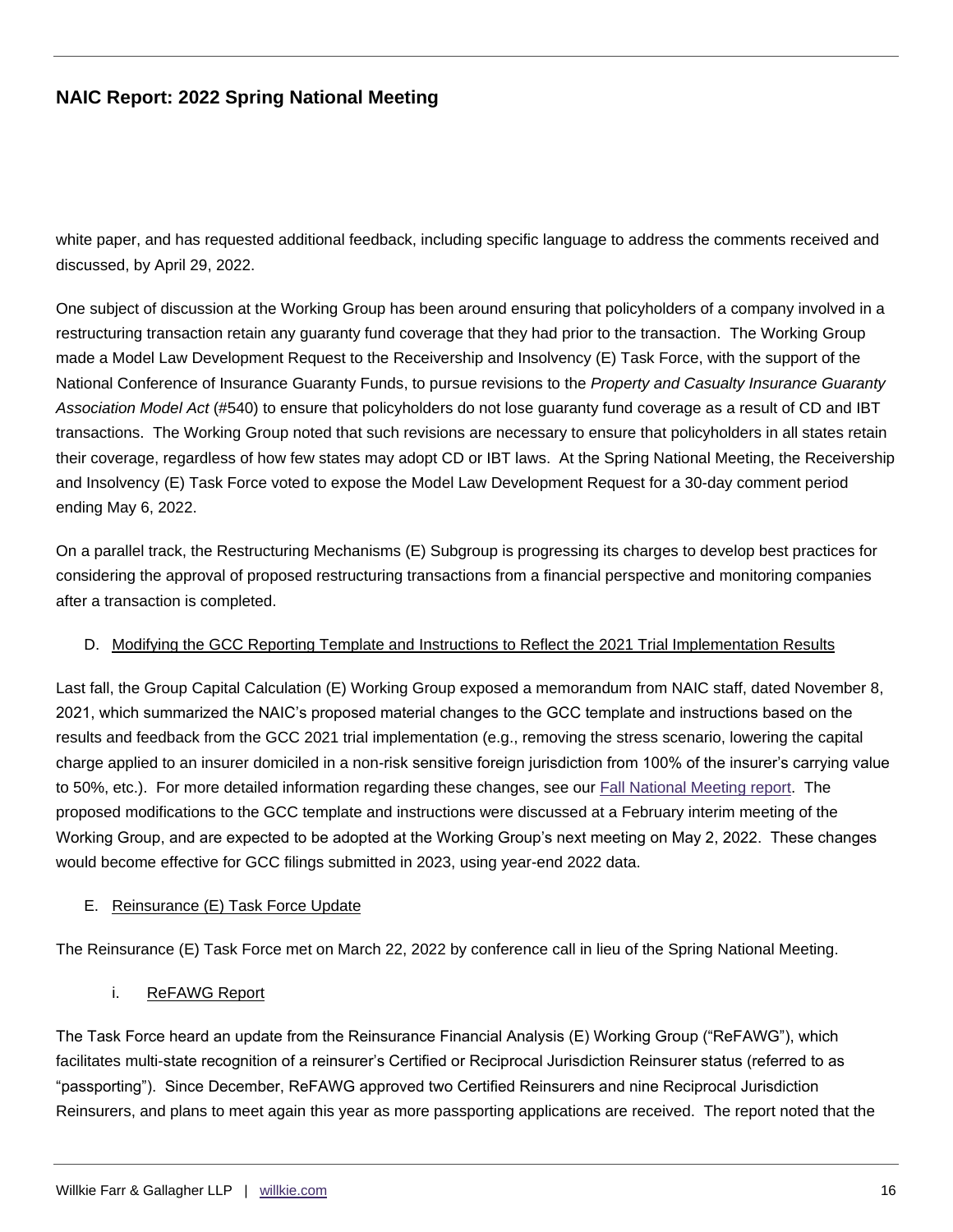ReFAWG passporting process has been effective, and the Task Force voted to expose minor revisions to the ReFAWG checklists for reinsurers seeking Reciprocal Jurisdiction Reinsurer status to include further documentation requests for assessing an applicant's prompt payment of reinsurance claims.

#### ii. Mutual Recognition of Jurisdictions (E) Working Group

<span id="page-16-0"></span>The Task Force also received a status report from the Mutual Recognition of Jurisdictions (E) Working Group, which is charged with developing processes for (i) evaluating jurisdictions that meet the NAIC requirements for recognizing and accepting the GCC and (ii) evaluating Qualified and Reciprocal Jurisdictions. Since meeting last fall, the Working Group has focused on the annual review of the status of existing Qualified and Reciprocal Jurisdictions and plans to set up a meeting to review South Korea for consideration as a new Reciprocal Jurisdiction.

#### iii. State Reinsurance Legislation Update

<span id="page-16-1"></span>The Task Force was provided with two status reports from the NAIC on the states' implementation of certain NAIC model laws and regulations. First, states are in the process of adopting the 2019 Revisions to the Credit for Reinsurance Models, which they must do prior to September 1, 2022 or face potential federal preemption of state insurance laws by the Covered Agreements. The NAIC reported that as of March 11, 2022, 48 jurisdictions had adopted the *Credit for Reinsurance Model Law* (#785) and 34 jurisdictions had adopted the *Credit for Reinsurance Model Regulation* (#786). The NAIC has reached out to those states that have not yet adopted the revised Credit for Reinsurance Models and been advised that all are close to reaching the September deadline. The NAIC urged those states to adopt the Credit for Reinsurance Models by July 1, 2022 to give FIO time to conduct its preemption analysis in advance of September*.*

Second, as of March 31, 2022, 17 states had adopted *Term and Universal Life Insurance Reserve Financing Model Regulation* (#787), which is set to become an accreditation standard on September 1, 2022. States may meet requirements of the regulation through administrative practices, such as actuarial guidelines*.*

#### <span id="page-16-2"></span>**3. Topics of Interest to the Life Insurance Industry**

## <span id="page-16-3"></span>A. NAIC Prepares for Resurgence of DOL Fiduciary Rule and Campaigns for Broader Adoption of Annuity Suitability Model

It was reported at the Life Insurance and Annuities (A) Committee meeting that the NAIC believes the U.S. Department of Labor (the "DOL") will soon offer further guidance and rule-making regarding fiduciary investment advice to ERISA plans and IRAs (the "Fiduciary Rule"). The NAIC anticipates that, through the Fiduciary Rule, the DOL will revisit the current definition of "fiduciary" in connection with investment advice to ERISA plans and IRAs and certain related prohibited transaction exemptions.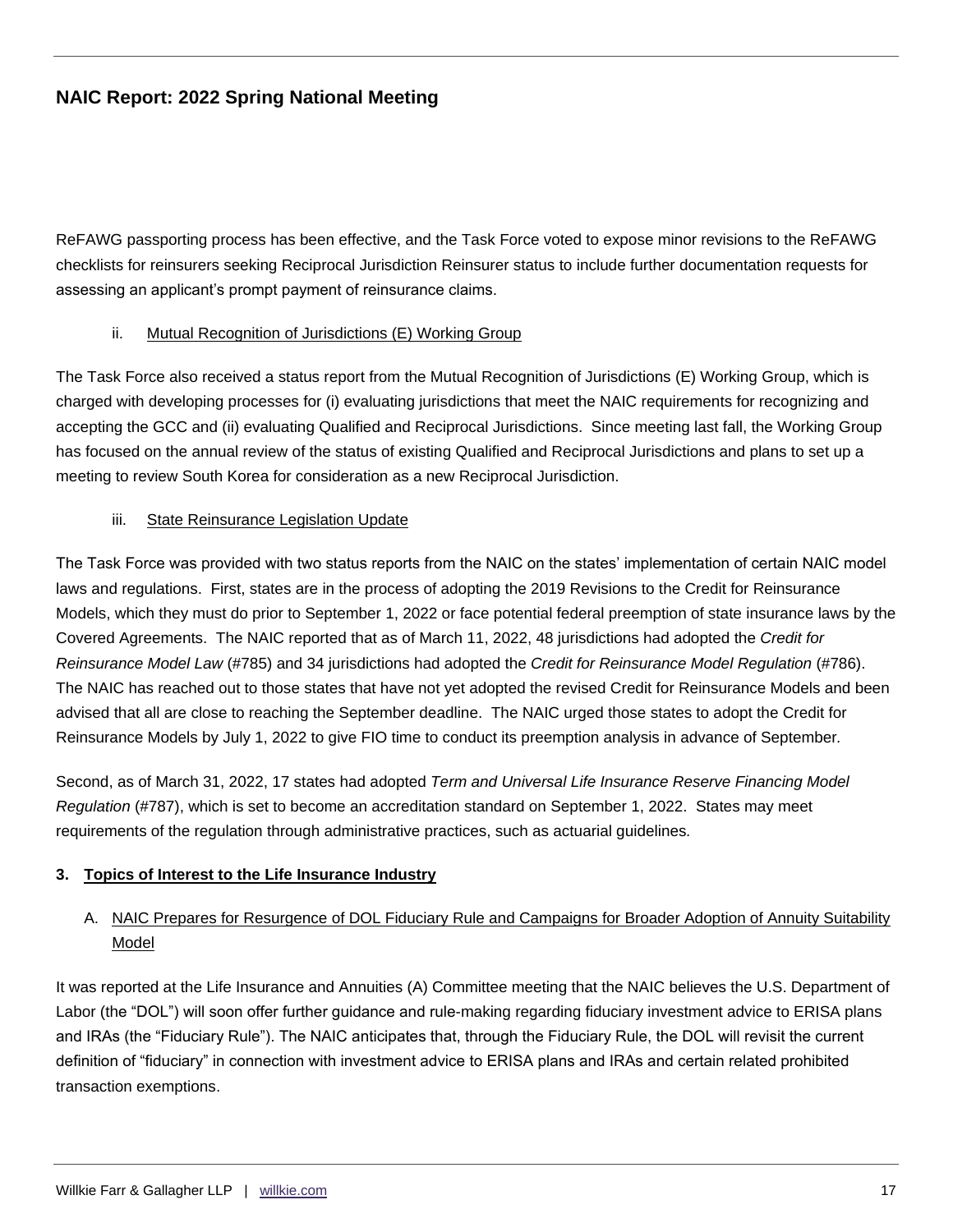Although the NAIC has previously submitted comment letters and met with DOL officials on the Fiduciary Rule, it has never taken a formal position and is now seeking feedback on the Fiduciary Rule from regulators, stakeholders and interested parties. The ACLI and Insured Retirement Institute encouraged the states to make their voices heard about the progress made in the regulatory environment since the DOL's last involvement, including the NAIC's adoption of its Annuity Suitability Model Regulation and the SEC's Regulation Best Interest. On the other hand, consumer representatives in attendance warned of gaps in the regulatory framework resulting in inadequate protections for investors.

#### <span id="page-17-0"></span>B. Liquidity Stress Testing Implementation

In late February 2022, the 2021 LST Framework was jointly adopted by the Financial Stability (E) Task Force and the MWG at an interim meeting. For more detailed information regarding this new regulatory tool, see our [Fall National](https://www.willkie.com/-/media/files/publications/2021/12/naic_report_2021_fall_national_meeting.pdf)  [Meeting report.](https://www.willkie.com/-/media/files/publications/2021/12/naic_report_2021_fall_national_meeting.pdf) With respect to states that have already adopted the 2020 HCA Amendments, the 2021 LST Framework will be utilized for filings that large life insurers must submit by June 30, 2022. State insurance regulators will aggregate the LST results so the information can be shared publicly, and the MWG will modify the LST Framework, as necessary, on an annual basis.

#### <span id="page-17-1"></span>C. Life Insurance and Annuities (A) Committee Adopts Accelerated Underwriting Educational Paper

The Life Insurance and Annuities (A) Committee adopted an educational paper that explains the concept of accelerated underwriting in life insurance as compared to traditional underwriting, discusses potential issues with the use of accelerated underwriting and makes high-level recommendations to aid regulators when reviewing such programs. The paper was narrowly focused on making basic recommendations because the (A) Committee intends to develop additional deliverables with more specific guidance for regulators in the upcoming year.

#### <span id="page-17-2"></span>**4. Topics of Interest to the P/C Insurance Industry**

#### <span id="page-17-3"></span>A. Revisions to Non-admitted Insurance Model Act

Although the Surplus Lines (C) Task Force did not meet during the Spring National Meeting, Task Force Chair Commissioner James J. Donelon (LA) reported to the Property and Casualty Insurance (C) Committee that an interim meeting will likely occur in the coming weeks, during which the Task Force will receive an update from the *Nonadmitted Insurance Model Act* (#870) drafting group. The drafting group has been working to modernize the model act in order to better align with the federal Non-admitted and Reinsurance Reform Act. It is expected that the drafting group will provide a summary of the draft changes to the model act during the upcoming interim meeting and the Task Force will then likely expose the draft.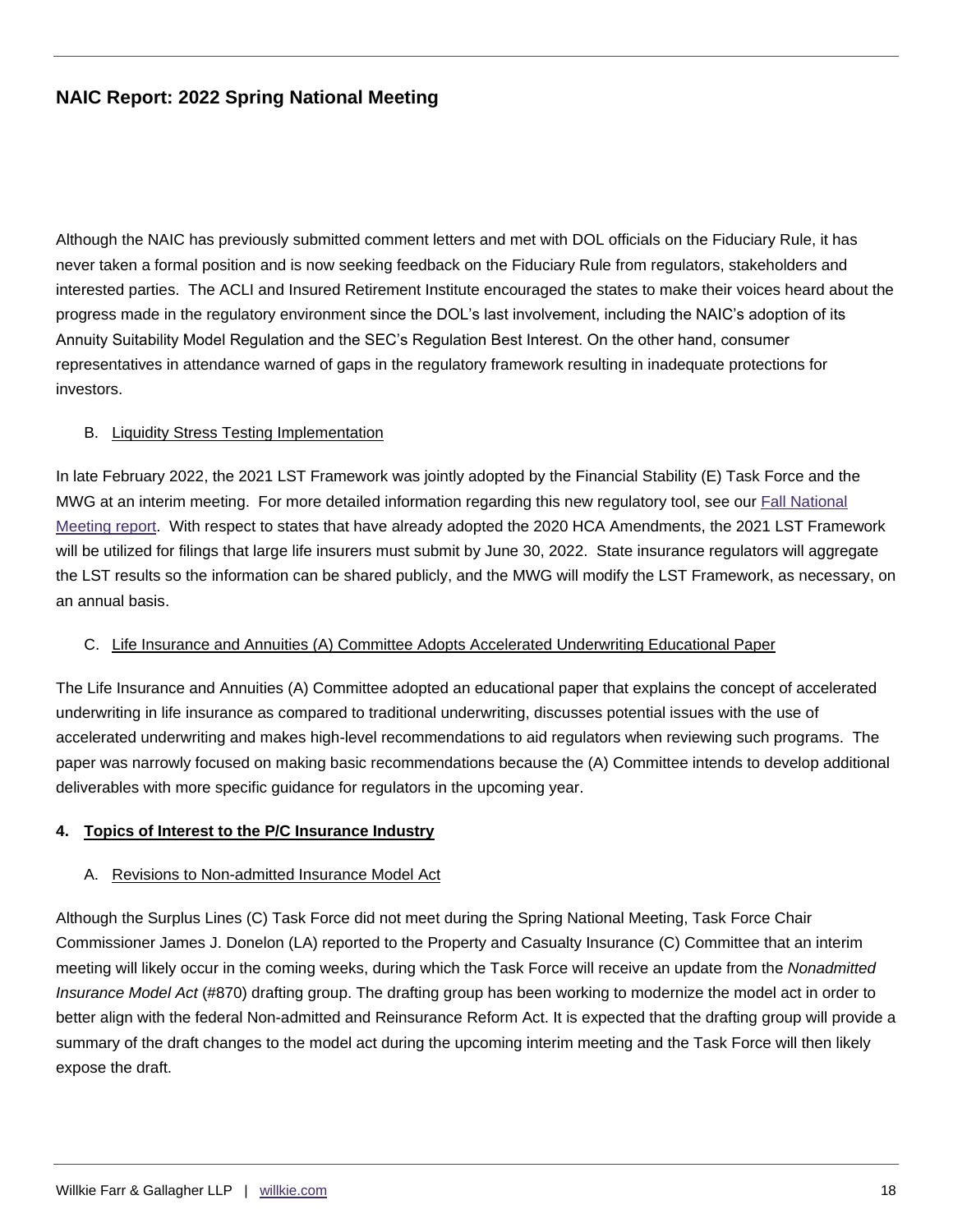#### <span id="page-18-0"></span>B. Pet Insurance Model Act Not Yet Adopted by NAIC

The Pet Insurance Model Act, which provides a comprehensive legal framework in which pet insurance may be sold and outlines various disclosure requirements, was formerly adopted by the (C) Committee on November 10, 2021. However, the Pet Insurance Model Act was removed from the Executive and Plenary agenda during the Fall National Meeting for further development of its "Insurance Producer Training" section. The (C) Committee expects that after a series of small changes are made to this section, the Pet Insurance Model Act will be exposed during an upcoming Pet Insurance (C) Working Group meeting before it is re-introduced to the

(C) Committee.

#### <span id="page-18-1"></span>C. NAIC Developing White Paper on Parametric Insurance Products

The (C) Committee indicated that it plans to develop an outline of a white paper on parametric insurance products, which insure a policyholder against the occurrence of a specific event by paying a set amount based on the magnitude of the event, instead of the magnitude of the loss. These products are designed to close coverage gaps for specific weatherrelated events. The white paper is scheduled for completion by the end of 2022.

#### <span id="page-18-2"></span>**5. International Matters**

#### <span id="page-18-3"></span>A. IAIS Focuses on Climate Risk

Commissioner Gary Anderson (MA), Chair of the International Insurance Relations (G) Committee, noted that while insurer culture was a central focus of the (G) Committee meeting at the Fall National Meeting, the topic of addressing climate risk in the global insurance sector took center stage in Kansas City.

In September 2021, the IAIS launched its Climate Risk Steering Group ("CRSG"), which is responsible for coordinating the IAIS' work on climate risk. Dr. Yue (Nina) Chen, Executive Deputy Superintendent of the NYDFS Climate Risk Division, serves as the CRSG's Vice Chair. During 2022-2023, the CRSG will oversee three workstreams: (i) review of potential climate risk-related gaps within the IAIS standard-setting materials; (ii) develop best practices for climate scenario analysis in the insurance industry; and (iii) integrate climate-related financial risks, such as the impact of climate risk on an insurer's investments and underwriting activities, into the 2022 GME.

#### <span id="page-18-4"></span>B. International Sector Also Focused on Private Equity Ownership of Insurers

The IAIS's Global Insurance Market Report ("GIMAR") is an annual report on the outcomes of the Global Monitoring Exercise ("GME"), which is designed to "detect the build-up of systemic risk in the global insurance sector," as discussed further below in section V.C. In the latest GIMAR released on November 30, 2021, private equity ownership of insurance companies was one of the three macroprudential themes identified as supervisory priorities, along with credit risk and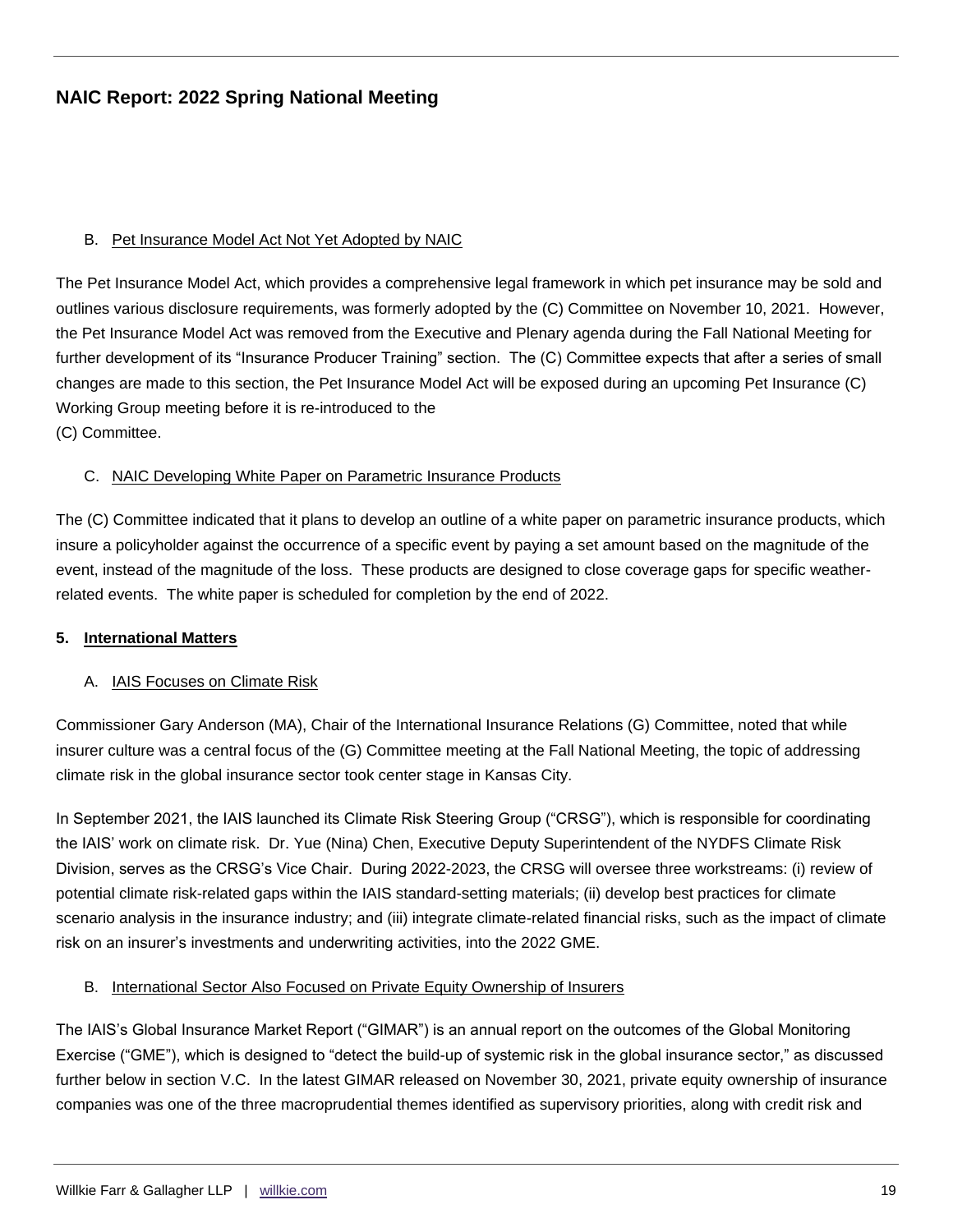cyber risk. The 2021 report states that private equity owned insurers may "pose unique risks, such as increased exposures to private placements and private label asset-backed securities – notably [CLOs]." At the same time, private equity ownership "may also bring synergies, such as the investment expertise that PE-owned firms provide."

During a Q&A session at the Spring National Meeting, Romain Paserot, IAIS Deputy Secretary General and Head of Capital and Solvency, noted that while private equity ownership of insurers mostly impacts the U.S. market as opposed to the global insurance market, he has seen this topic discussed in other parts of the world. The IAIS continues to evaluate this topic as it reviews feedback from the 2021 GIMAR to assess whether private equity ownership requires a global supervisory response. The NAIC's 2022 International Insurance Forum in mid-May is expected to include a panel discussion on this topic.

#### <span id="page-19-0"></span>C. Other IAIS Updates

The (G) Committee heard updates on certain of the IAIS's key projects and priorities, including the comparability of the ICS and aggregation method. The IAIS continues to develop comparability criteria to determine whether the aggregation method that forms part of the GCC will produce comparable outcomes to the ICS. The IAIS intends to release the draft criteria for public consultation before the end of June. In addition, the IAIS's Executive Committee recently approved an ICS data collection package that will be launched in late April.

#### <span id="page-19-1"></span>**6. Briefly Noted**

#### <span id="page-19-2"></span>A. Insurer Investments in Cryptocurrency

In 2021, SAPWG released an [interpretation](https://content.naic.org/sites/default/files/inline-files/INT%2021-01_2021-05.pdf) stating that directly held cryptocurrencies do not meet the definition of admitted asset and are therefore considered to be a nonadmitted asset for statutory accounting purposes. In materials for the Spring National Meeting, SAPWG expressed support for a proposal by the Blanks (E) Working Group to add a new general interrogatory to the annual/quarterly blanks to provide regulators "additional information on when cryptocurrencies are directly held or permitted for the remittance of premiums, and to better understand if any how cryptocurrencies are being utilized by insurance companies." This proposal asks "Does the reporting entity directly hold cryptocurrencies" and directs the reporting entity to "Answer 'YES' if the company directly owns cryptocurrencies. Answer 'NO' if the company does not directly own cryptocurrencies or only holds cryptocurrencies indirectly through funds (ETFs, Mutual Funds, etc.)." The blanks proposal has been exposed for comment until April 25, 2022.

#### <span id="page-19-3"></span>B. Continued Development of Mortgage Guaranty Insurance Capital Model

At the Spring National Meeting, the Mortgage Guaranty Insurance (E) Working Group received an extension from the Financial Condition (E) Committee on its charge to update the *Mortgage Guaranty Insurance Model Act* (Model #630). The Working Group previously engaged Milliman to develop a new capital standard for mortgage guaranty insurers and in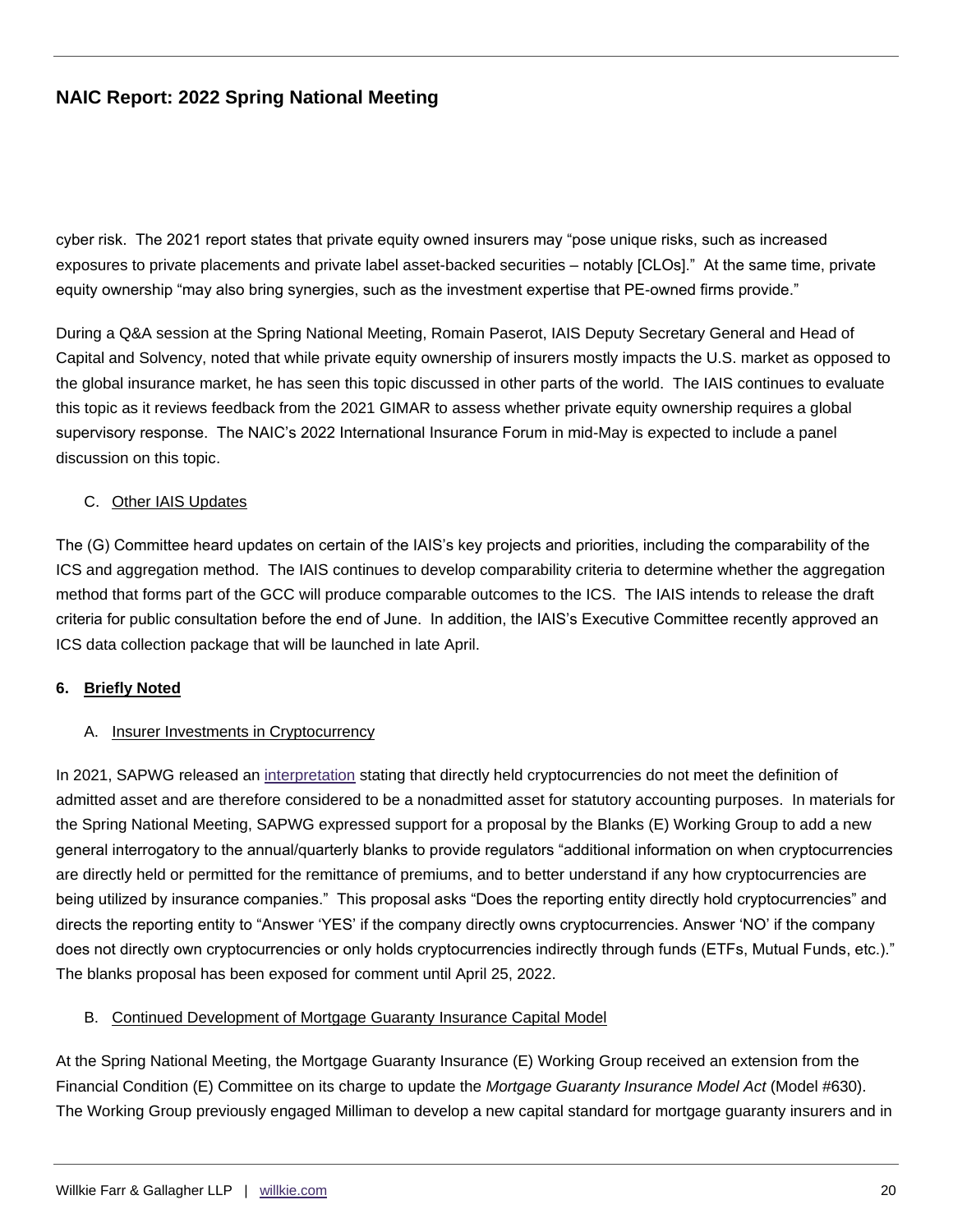2019 exposed a draft capital model. The Working Group has just received data for year-end 2021 and will need to analyze the data before completing its charge, which it believes it can complete by the 2023 Spring National Meeting.

#### <span id="page-20-0"></span>C. NAIC Plans to Recommend, But Not Require, State Adoption of Receivership-Related Model Law Amendments

In [summer 2021,](https://www.willkie.com/-/media/files/publications/2021/08/naic_report_2021_summer_national_meeting.pdf) the NAIC adopted amendments to the *Insurance Holding Company System Model Act* (#440) and the *Insurance Holding Company System Model Regulation with Reporting Forms and Instructions* (#450) imposing new requirements related to affiliated transactions for insurers deemed to be in hazardous financial condition (the "2021 HCA Amendments"). At the Spring National Meeting, the Financial Regulation Standards and Accreditation (F) Committee voted to expose the 2021 HCA Amendments for a 30-day comment period as "acceptable for accreditation" but not required to be adopted by the states in order to maintain accreditation. However, the NAIC "strongly encourages" states to adopt the 2021 HCA Amendments based on the goal of improving efficiencies in receivership and reducing costs to a receivership estate, and recommends that states adopt the 2021 HCA Amendments at the same time they adopt the 2020 HCA Amendments to incorporate the LST and GCC.